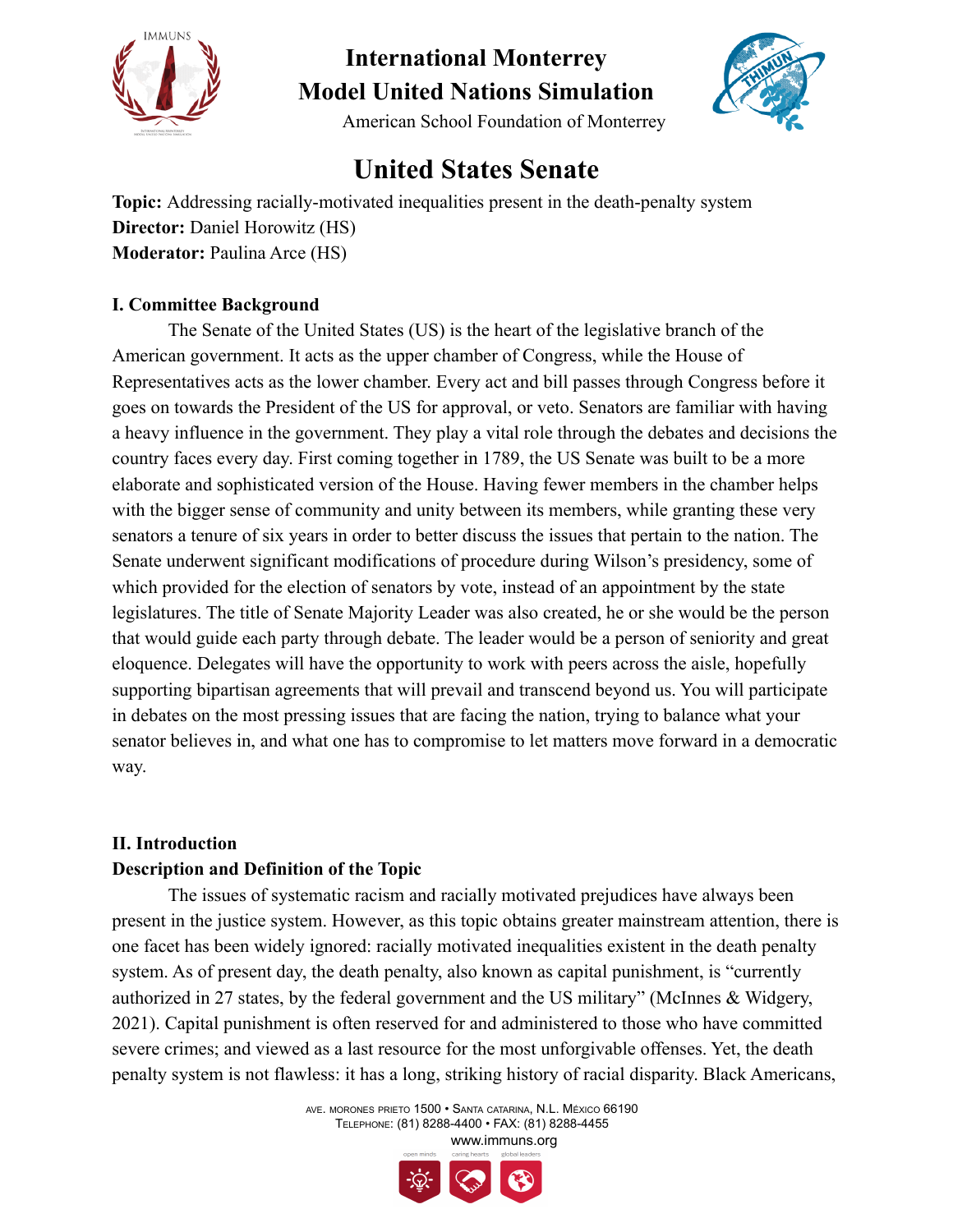

American School Foundation of Monterrey



especially those who have committed a crime against a white victim, tend to be more brutally judged than their caucasian counterparts. The rates of execution according to race demonstrate such disparity: as of October 2002, "12 people have been executed where the defendant was white and the murder victim black, compared with 178 black defendants executed for murders with white victims", and over 80% of all capital punishment cases involve white victims (McInnes & Widgery, 2021).

#### **The Problem**

Race has always played an imperative role in the determination of a defendant's fate, the color of their skin and that of their victims decides who lives and who dies during a trial. Looking at rape cases, "89 percent of executions involved black defendants" who had allegedly raped white women (Race n.d.). The consensus seems to be that there exists a racial bias in the criminal justice system, which has been seen present among law enforcement officers, witnesses, jurors, and other members of the justice system, that allows for the harsher punishment of minorities to persist to this day. The current problems compromise the criminal justice system and send a message that some lives, based on skin color, are worth more than others.

In addition, killers of white people are more likely to face the death penalty than those who murdered Black Americans. The death penalty was reinstated in the US in 1977; since then, "295 Black defendants were executed for killing a white victim, but only 21 white defendants were executed for the killing of a Black victim" (Long, 2020). However, it is usually Black Americans who are the victims of the crime, even if the numbers do not indicate it. Although the death sentence has become rarer, the astonishing racial disparity continues to increase. After the reinstallation of the death penalty, of the prisioners on death row 46% were Black, and from "January 2009 through December 2018, that percentage grew to 60%" (Racial Disparities Are ... Declines 2019). Furthermore, the death penalty presents inequalities in how unpredictable it is. The Intercept, a non-profit news organization, compiled a report that demonstrated that since 1977, one third of the death penalty cases became resentenced, indicating that the "death penalty prosecutions were flawed in some way that required re-adjudication" (Racial Disparities Are ... Declines 2019). Such exhibits the number of wrongful convictions in the US, with Black Americans being seven times more likely of being wrongfully accused of murder than White people, as demonstrated by the National Report of Exonerations (8 Facts You ... System 2021). Although half of the 2,725 citizens exonerated since 1989 were Black Americans, according to Colleen Long in an article for Associated Press, in 2019 "52% of the death row inmates were Black" (Long, 2020). Moreover, police officers have a distinct role in the racial bias presented in the death penalty because "cases of Black Americans exonerated from wrongful murder convictions were 22% more likely to involve police misconduct than similar cases involving

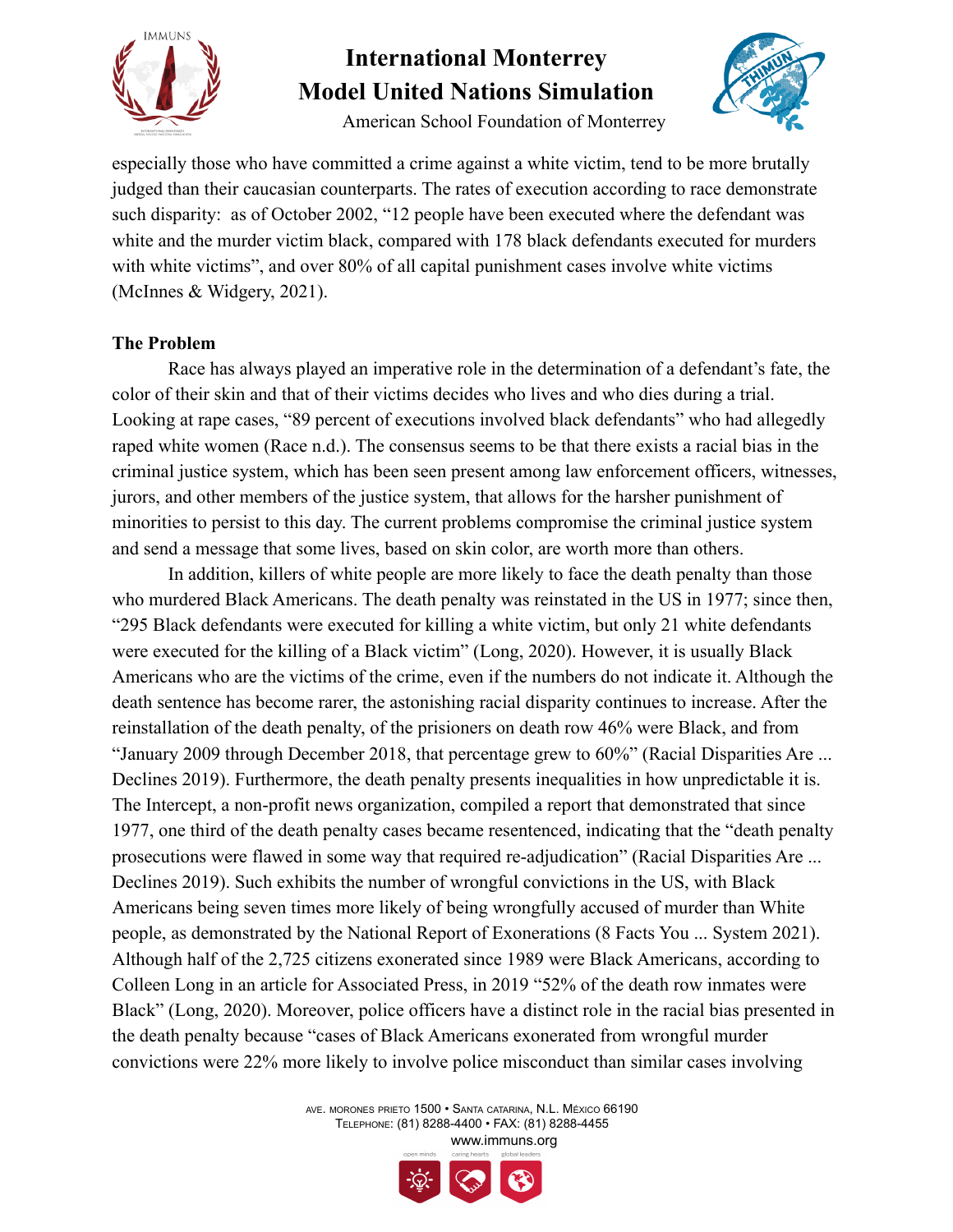

American School Foundation of Monterrey



white defendants" (8 Facts You ... System 2021). Also, studies have demonstrated that Black and Latino's are more likely to be stopped and searched by the police, making them increasingly vulnerable to being incarcerated (8 Facts You ... System 2021).

### **III. History of the Topic Chronological History of the Topic**

The death penalty has existed in the United States since colonial times. Since the beginning, its history has been largely intertwined with slavery, segregation, and racial bias. Britain in particular influenced the United States' use of the death penalty more than any other country. When European settlers arrived in America, they brought the practice of capital punishment with them. As it stands, the first recorded execution in America was that of Captain George Kendall in the Jamestown colony of Virginia in 1608 (Dwankowski, 2018). Later in 1612, Virginia Governor, Sir Thomas Dale, enacted the Divine, Moral, and Martial Laws. These laws subjected the death penalty for even minor offenses such as blaspheming religion and trading with Indians (Martial Law at Jamestown 2015).

Fast forwarding a couple of centuries, in October 1978, Warren McCleskey, a Black man, was sentenced to death for allegedly killing a white police officer during a robbery. In defense, McCleskey's lawyers argued that Georgia's capital punishment system was racially biased in violation of the Eighth and Fourteenth Amendments, both of which generally serve to give equal protection to prisoners and detainees. In support of their argument, the lawyers presented statistical evidence that race significantly impacted the likelihood of a death sentence (Madeo, n.d.). Used as evidence in the court, University of Iowa professor, David Baldus, conducted a statistical analysis of more than 2,000 murder cases. He found that prosecutors were more likely to seek the death penalty, and juries were more likely to impose it in cases involving Black defendants and white victims (Madeo, n.d.). Even after controlling for crime-specific variables, the study concluded Black defendants accused of killing white victims faced the highest likelihood of receiving the death penalty. The Court accepted the Baldus Study findings as validbut declared that there was insufficient evidence to reverse the conviction and sentence because there was no proof that any individual had intentionally discriminated against McCleskey based on race. In other words, without clear evidence that the discrimination was impactful and purposeful, the Court would not act. In dissent, Justice William Brennan wrote that the majority was motivated to deny relief by a "fear of too much justice" (Madeo, n.d.). Ultimately, on April 22, 1987, the US Supreme Court rejected McCleskey's death penalty appeal and instead accepted proven racial sentencing disparities as "an inevitable part of our criminal justice system" (Madeo, n.d.). The Court's ruling upheld the constitutionality of racially biased capital

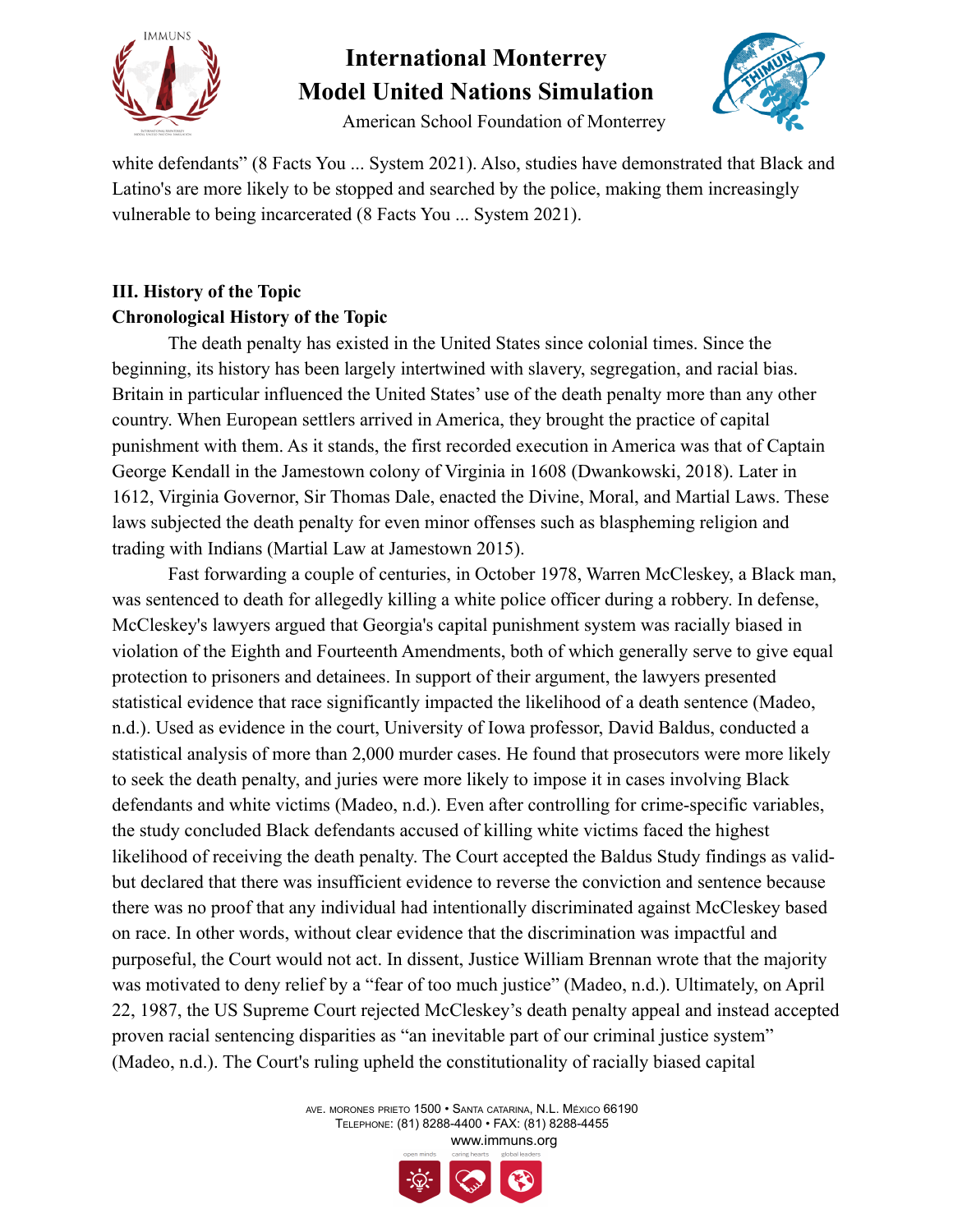



American School Foundation of Monterrey

punishment in America and remains the law today. The US has executed more than 1,200 people since 1987, including Warren McCleskey, who died in the electric chair on September 26, 1991 (Madeo, n.d.). Evidently, McCleskey's case was negatively impacted by the racial bias in the death penalty system, and the justice system as a whole.

The commencement of banning the Death Penalty began with Michigan in 1847, and a couple other states followed along. However, there was a large trend from the years 1957 through 1972 where Capital Punishment was abolished by several more. This revival of questioning governmental ideas came to spark the case of Furman v. Georgia on June 29, 1972. In this situation, the Supreme Court declared death penalty laws unconstitutional since they violated the Eighth Amendment. Over 600 death sentences were overturned (Death Penalty 2021). During the 1980s, Georgia found that their prosecutors "sought for the penalty for 70% of lack defendants with white victims, but for only 15% of white defendants with black victims" (Race and the Death Penalty n.d.). The court began to recognize the discrimination pointed toward minorities; including how abusive power withheld by the rich majorities severely impacted the other part of the population. Even so, this decision did not last for long; the Gregg v. Georgia case revised the past case and settled that the purpose of such penalties followed procedure to retaliate against sizable offenses and keep the people safe. One year later, in 1977, it was decided that the penalty would be proportionally compared to the criminal's offense. The court cautiously investigated the gravity of the illegal action, how other criminals are punished in comparison, and what consequences other jurisdictions have historically set on the exact action taken (McInnes & Widgery, 2021). In most cases, the votes have been incredibly close. This demonstrates the controversy of what constitutional rights imply and how they should affect the people. Even so, many fall blind to staggering data that highlights the abuse of power taken shown through harsher consequences towards the people of a lower class and different race, while sparing the rest due to instituted bias.

Out of the 50 states, 23 have abolished the Death Penalty, while 27 have maintained it in their justice system. Over time, the situation has greatly impacted the ideals spread in the US. Many criticize its hypocritical views with the promise of 'liberty and justice for all', while reinforcing discrimination in the justice system (Race and the Death Penalty n.d.). This is clear since the system kills many who did not deserve lethal consequences for their actions according to US law. As a result, the underlying difference between criminals who are punished too harshly and those who get away with their crimes, which is completely driven by prejudice, is repressed. The year 2015 marked the initiation of 66 laws to regulate the issue, limiting the flexibility of judgment that sets minorities at a disadvantage. Some states transitioned to only forms of lethal injection to end the criminals' lives, which has also become a topic of discussion to analyze

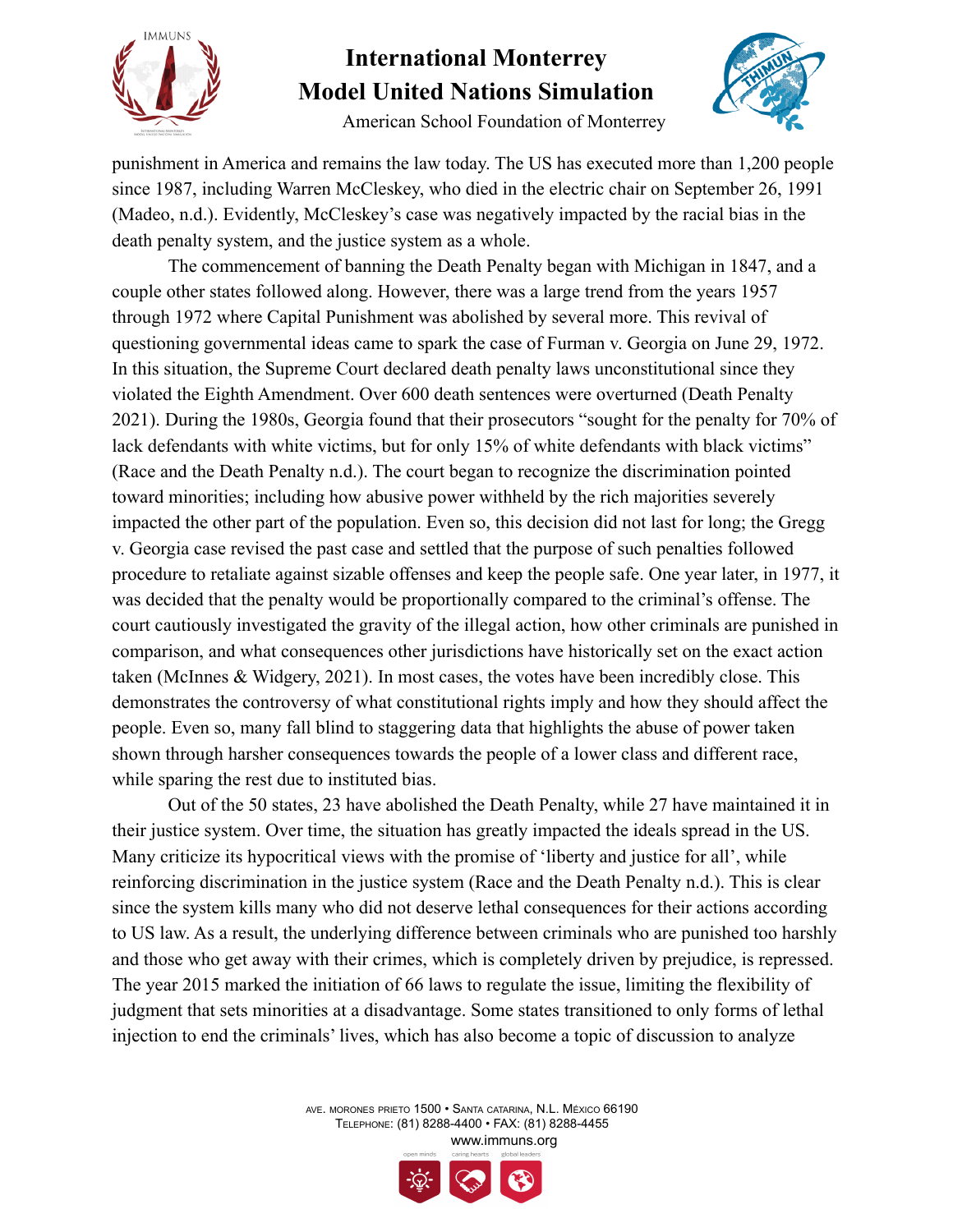



American School Foundation of Monterrey

whether or not the form of death affects the penalty's moral validity (Race and the Death Penalty n.d.).

Currently, on October 11, 2018, the Washington Supreme Court wrote that the "death penalty is invalid because it is imposed in an arbitrary and racially biased manner", acknowledging that the continuation of such violates Article I, Section 14 of the Constitution (State by State n.d.). Thus, Capital Punishment does not resolve legitimacy in its penalty; instead, it keeps minorities at a dangerous social point without fair representation. Moreover, Black Americans have faced 43% of executions starting from 1976, while 55% of these people are still awaiting their consequential death (Race and the Death Penalty n.d.). These statistics are critically inequivalent with the whole Black population in the United States; thus, progression and regression come hand-in-hand.

#### **Historical Case Studies**

#### The Case of Robert Miller

On September 3, 1986, 83-year-old Anna Laura Fowler was found raped and murdered in her apartment in Oklahoma City. Two months later, Zelma Cutler, 93 years old, was also found raped and murdered in a nearby apartment (Possley, 2021). Police collected blood, semen, and hair samples from both murder scenes; when tested, they believed they found a genetic marker from the human immune system that was more common amongst Black Americans. The police used this report to suggest that the perpetrator was most likely Black, which is why they canvased a neighborhood and tested Black men to find the offender. Robert Lee Miller, a local known to the police, was tested and found to have the same genetic marker that the sample had. Police brought him back for questioning, and after a long 12-hour session that was secretly being recorded, Miller implicated himself in the crime. In court, the prosecutor relied on the "admission of guilt" and the DNA evidence. During the trial, the prosecution displayed many of the instances where Miller implicated and heavily implied that the DNA evidence was an admission of guilt in itself. In 1998, Miller was convicted for both murders and rapes—the judge sentenced him to the death penalty (*Robert Miller* 2019). However, years later, forensic scientists discovered that the person who conducted the DNA tests, Joyce Gilchrist, had been giving false testimonies in dozens of cases. The Oklahoma City Police Department crime eventually fired her for misconduct, and the DNA evidence was re-tested. From 1992 to 1994 the samples provided—hair, semen, and blood—were re-tested and did not match that of Miller's (*Robert Miller* 2019). The state granted Miller a retrial in 1995 due to the lack of evidence. During this trail, Miller was acquitted based on faulty DNA evidence. Miller spent seven years on death row and almost ten years imprisoned for a crime he did not commit on faulty evidence that was not even tested. The false confession of a researcher caused this failure in the justice system to occur.

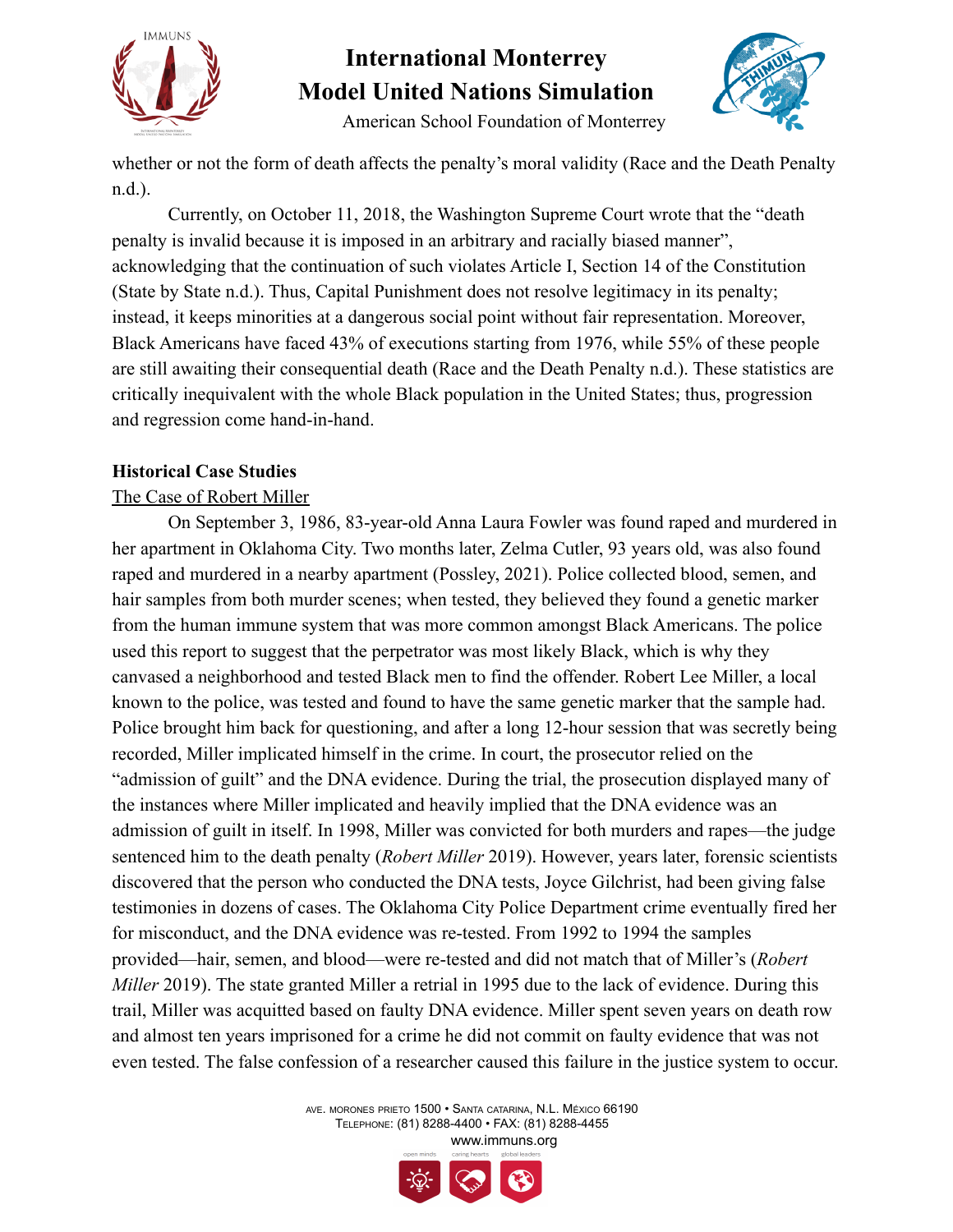



American School Foundation of Monterrey

Had the evidence been tested by more than one person, it would have been discovered that it did not match Mr. Miller's DNA, and he would have never been sentenced to death (*Robert Lee Miller Jr.* n.d.).

#### The Case of Henry McCollum and Leon Brown

In 1983, Henry McCollum and his half-brother, Leon Brown, were wrongfully convicted of the rape and murder of Sabrina Buie in Red Springs, North Carolina (Jenkins & Maler, 2015). The accused were forced to sign confessions —written by the police—admitting to the murders and consequently were sentenced to death. At the time of the arrest, McCollum and Brown were 19 and 15 years old. In addition, court recordings proved that both are "intellectually disabled with limited abilities to read or write" (Jenkins & Maler, 2015). Their young age and intellectual impediments indicated their inability to defend themselves, making them easy targets for the police to manipulate—demonstrated in the police's coercion to sign the admission of guilt. However, in 2014, DNA evidence linked the murder of Buie to Roscoe Artis, and the siblings were released; North Carolina Governor Pat McCrory granted pardons following a "ninth-month review" (Jenkins & Maler, 2015). Even so, with 31 years in prison, McCollum had become North Carolina's most lasting death-row inmate, while Brown had become the youngest person on North Carolina's death row. Nevertheless, on May 14, 2021, Judge Antonin Scalia awarded McCollum and Brown 75 million dollars: 31 million dollars for each year spent in prison, and 13 million dollars in punitive damages, as compensation for the police misconduct during their conviction. Such involved the coercion for the confession and the evidence police fabricated while suppressing key evidence, including McCollum's and Browns' DNA missing from the scene of the crime. After the jury's decision to grant them the compensation money, Elliot Abrams, the attorney for the brothers, expressed that "the first jury to hear all of the evidence—including the wrongly suppressed evidence—found Henry and Leon to be innocent, found them to have been demonstrably and excruciatingly wronged" (*North Carolina Jury ... Convictions* 2021). Henry and Leon's wrongful conviction illustrates the flaws with the police and their involvement in wrongful convictions cases. While they were released from prison and reimbursed, hundreds of Black Americans remain sentenced to death—most for crimes they did not commit.

#### The Case of Robin 'Rocky' Myers

In 1991, Ludie Mae Tucker, a resident of Alabama, was stabbed and murdered in her own home. Key witnesses made multiple testimonies including the color of the convict's shirt being light and specific traits that pointed towards Anthony "Cool Breeze" Ballentine as responsible. When informed of a reward offered in exchange for more information about the case, a friend of

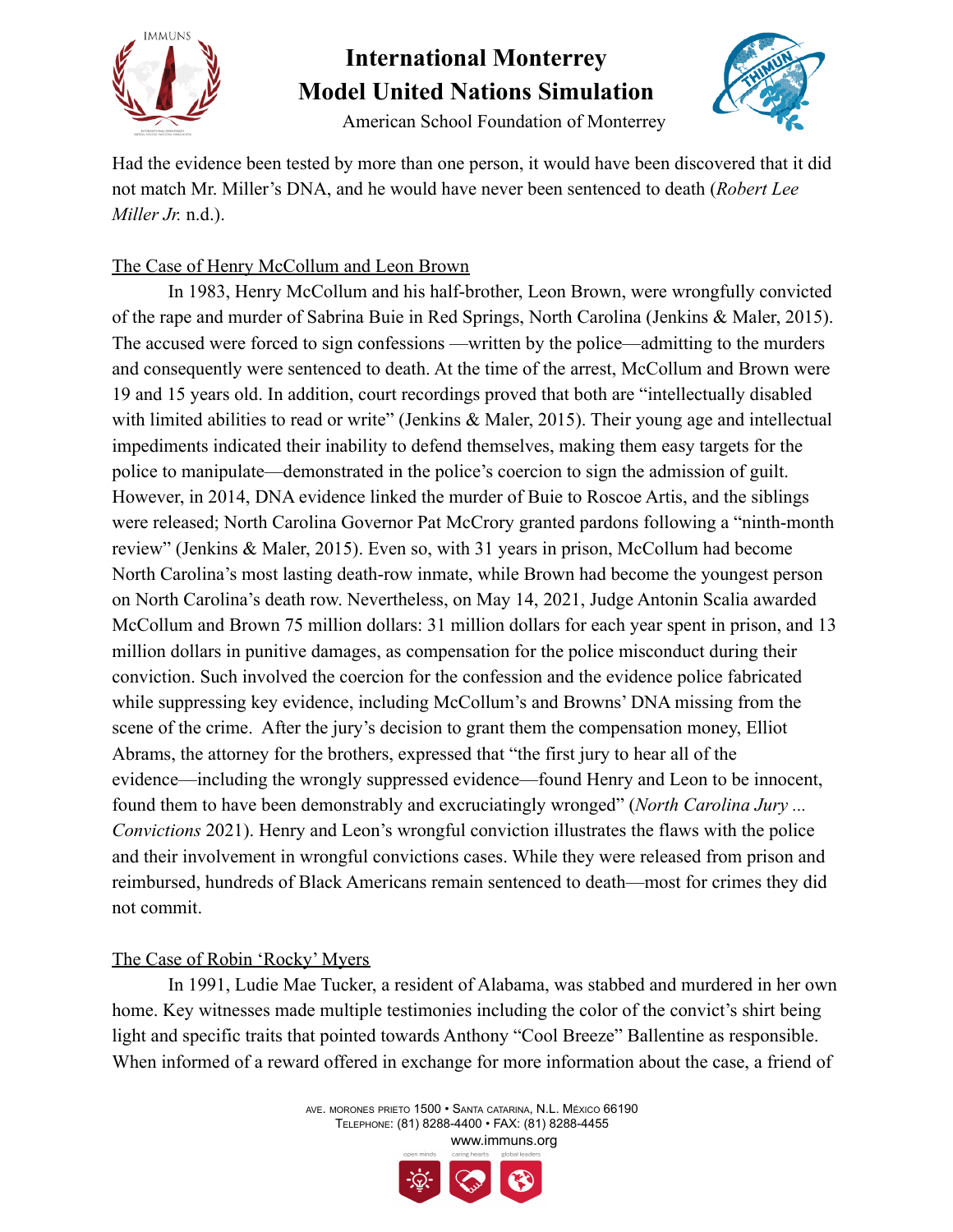

American School Foundation of Monterrey



"Cool Breeze" targeted Ludie's neighbor, a black man named Rocky Myers, as the murderer (*Save Rocky From ... Execution* 2021). Rocky had a difficult life: he was diagnosed with an intellectual disability at the age of eleven and he could only read at a third-grade level (*Rocky Myers* 2021). He was convicted of capital murder although his history was clear of any violence and no forensic evidence was found to prove he was guilty (*Save Rocky From ... Execution* 2021). The jury contained eleven white jurors out of twelve, including one who used racist slurs to describe Rocky (*Rocky Myers* 2021). Despite the jury recommending 'Life Without the Possibility of Parole', the elected Judge exercised the power of judicial override and sentenced Rocky to death. He claimed the jury had been too 'emotional' in choosing not to elect his consequence (*Alabama's Death Penalty* 2021). Many speculate that this was due to his upcoming election, trying to show the people of Alabama he was 'tough on crime' to get more votes. There was apparent ignorance toward the lack of evidence in the case: unidentified handprints that did not match Rocky's, "Cool Breeze" being witnessed having a white shirt with blood stains while Rocky was wearing dark clothing, Ludie knowing Rocky but failing to recognize the face of her intruder, and no skin cells left on the scene when Rocky dealt with severe eczema (*Save Rocky From ... Execution* 2021). The justice system of Alabama was one of only three states that withheld judicial override as a sufficient reason to condemn a suspect to capital punishment. Yet, this has already changed; in 2016, the Supreme Court ruled Florida's acceptance of judicial override as unconstitutional, and Delaware followed suit, leaving Alabama to end this practice by 2017 (*Alabama's Death Penalty* 2021). Even so, Rocky remains on death row with no access to a lawyer that can help him get out; the system has failed him because of his race and disability.

#### The Case of Dennis Williams

In 1978 Illinois, a young woman and her fiance were abducted; the woman was raped, and both were murdered. A Black American, Dennis Williams, and his friends, and later co-defendants, Kenneth Adams and Willie Rainge were residents of the same neighborhood where the couple was found. Paula Gray, the state's chief witness for the case, claimed to have seen the men at the scene of the crime; her testimony then secured indictments of all three men (*Dennis Williams* 2019)*.* Later in the trial, the state presented eyewitness testimony placing Williams and his friends at the scene and time of the crime. A state expert improperly testified that a hair found in Williams' car microscopically 'matched' William's hair; yet, the men's lawyer, Archie Weston, failed to challenge the evidence even though hair comparison can never prove a reliable match. An incorrect serology testimony was also present in the case. Williams and his friends were convicted; Addams received a 75-year sentence, Rainge a life sentence, and Williams got sent to death row (*Dennis Williams* 2019)*.* Williams' previous lawyer for the case, Archie Weston, later admitted in a hearing for a different case that he was stressed out and could

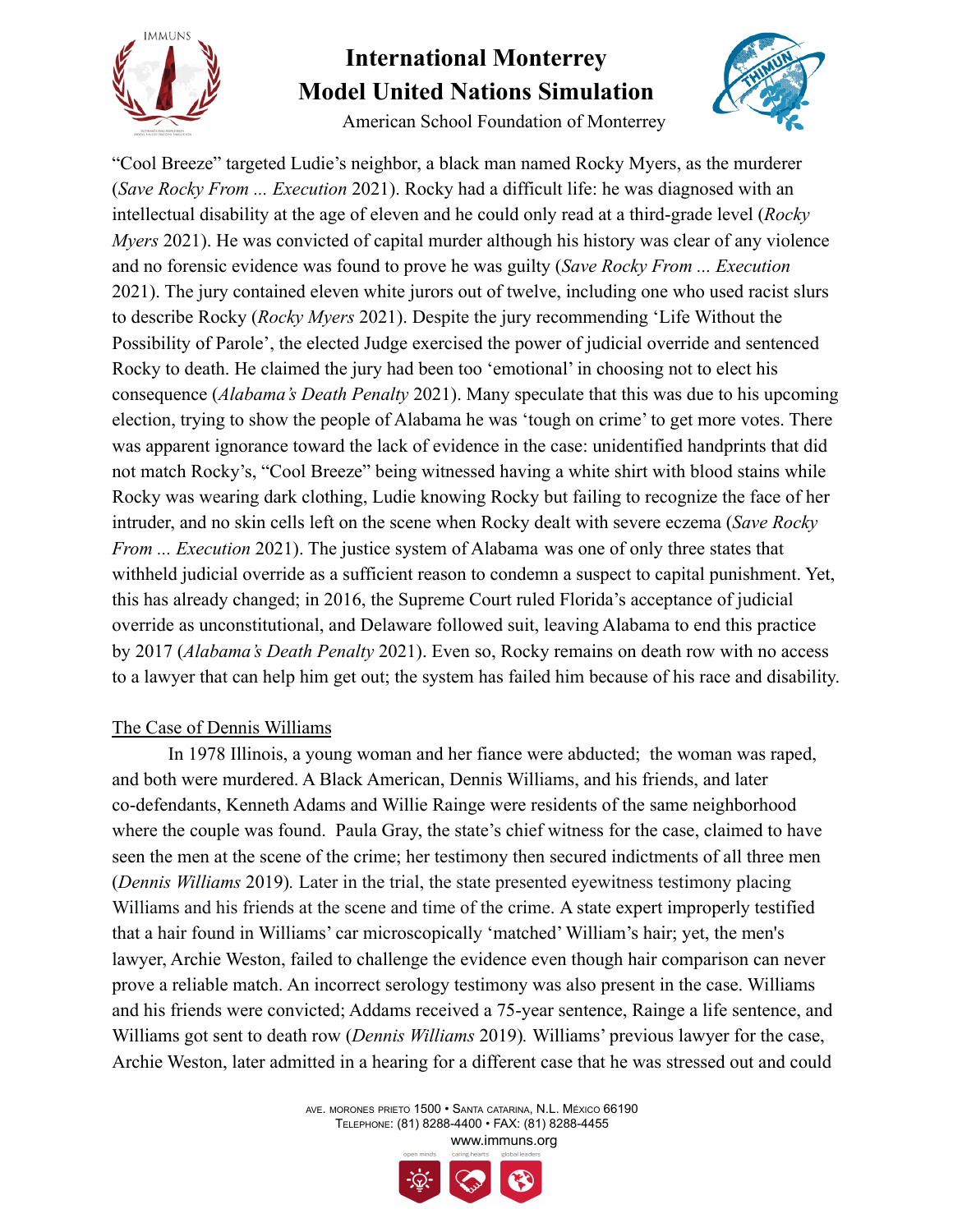



American School Foundation of Monterrey

not think straight during Williams' original trial. Nothing changed until 1996 when a group of journalism students took up the case. These students found a witness, who shortly after the crime, had tipped the police to the identity of the real killers; yet, the police never investigated the tip. The investigating team also found two of the three men responsible for the crime—both confessed and DNA testing proved they were guilty. After the confessions, Dennis Williams was released in 1996 after spending over 17 years in prison and with death row dangling over his head (*Dennis Williams* 2019)*.* His name was cleared through the diligent investigation of the journalism students. Dennis' wrongful conviction and death-row sentence highlight the injustice in the criminal justice system; he never deserved to be sentenced. Even though he was eventually released, numerous unjustifiably convicted Black Americans receive the same treatment, and remain on death row until the time of their execution.

#### The Case of Pervis Payne

In June of 1987, Mr. Pervis Payne was waiting for his girlfriend to return to her apartment in Millington, Tennessee. After hearing screams and strange noises coming from the apartment across the hall, he walked over to investigate the source of the noise. He then discovered that Charisse Cristopher, his girlfriend's neighbor, and her two children had been brutally attacked. Ms. Christopher and one of her daughters, Lacie Jo, both succumbed to their wounds. Payne—along with other witnesses—said they saw a man leaving the crime scene shortly before Payne arrived, with Payne stating that this man rushed right by him when he was entering the apartment complex (Steele, 2021). When the police arrived, Payne was covered in blood because he tried to help the victims; fearing that he would be confused for the attacker, he fled the scene. Police later caught him, and he was put on trial. New investigations into the case have found multiple discrepancies and errors. One of the main discrepancies is that accumulated evidence that could help identify the perpetrator—such as the victim's fingernail clippings—had gone missing. These clippings were particularly crucial, as the prosecution argued at trial that the victim had scratched her attacker. This evidence went untested for many years—and when it did, they identified male DNA from an unknown third party (*8 Things You ... Payne* 2020). Mr. Payne's lawyer presented the information to the court, but the DNA was too degraded to be able to identify an alternate suspect. After this occurrence, the fingernail clippings went missing, with the state still being unable to account for their whereabouts. The prosecution even used racial stereotypes and tropes to portray Mr. Payne as a hypersexual, drug-abusing, Black American who attacked and killed a white woman. It is also important to note that Payne was declared intellectually disabled; because of his disability, he was not able to fully participate in his defense, and was not a strong witness. Mr. Payne's disability was not once recognized during the trial; which implicates that the execution is unconstitutional seeing that the state of Tennessee

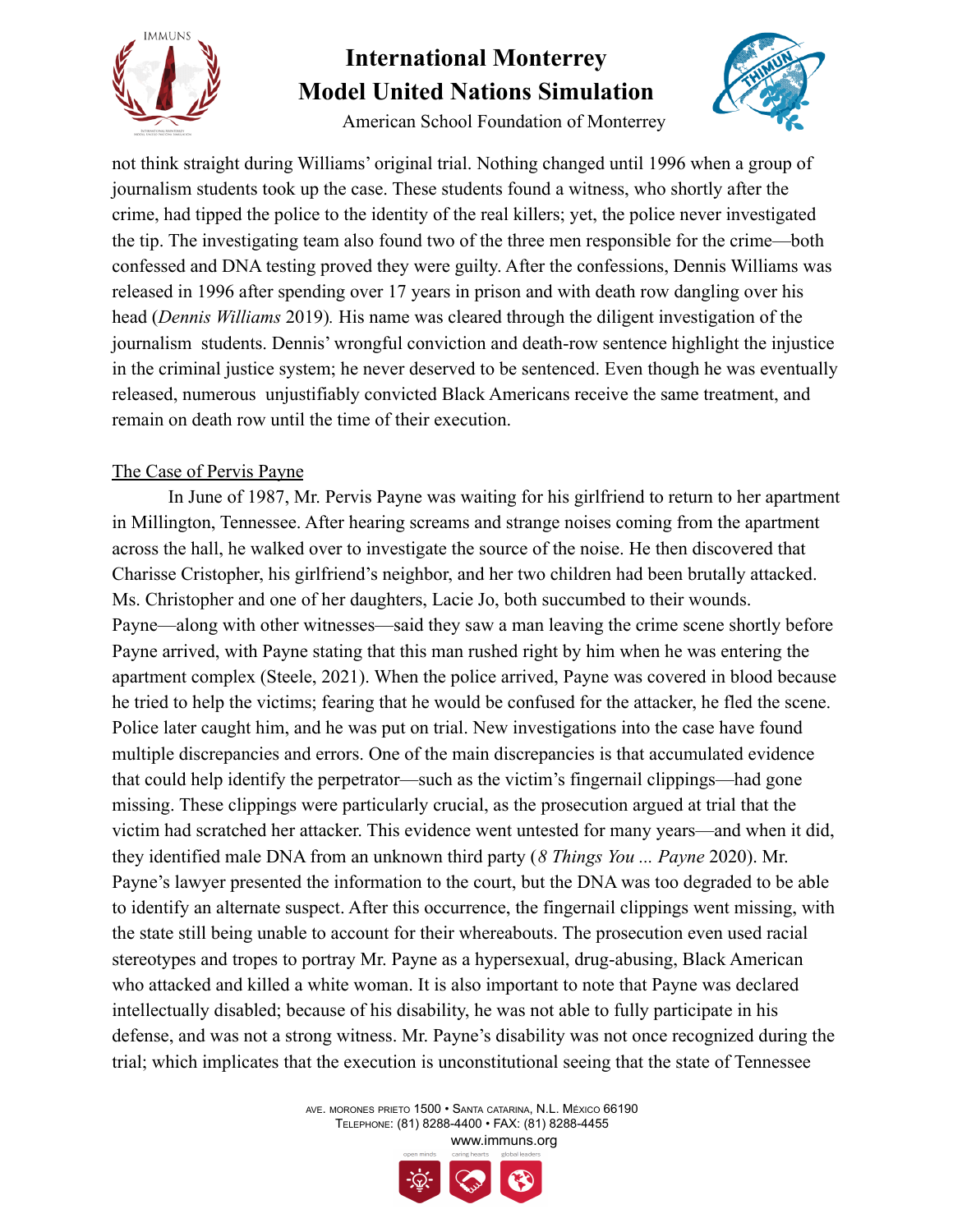

American School Foundation of Monterrey



has a law protecting intellectually disabled people from the death penalty—categorically barring all those with intellectual impediments from receiving it (*8 Things You ... Payne* 2020). Yet, to this day, Mr. Payne remains on death row. The prosecutor—who has a history of professional misconduct—even went as far as to juxtapose the victim's white skin with Payne's dark hand (Steele, 2021). Destruction of evidence, Mr Payne's intellectual impairment, and a racially motivated prosecution are all clear indicators that Pervis Payne was convicted for a crime that everyone knows he did not commit. Like many other Black Americans, he was sentenced due to the color of his skin.

#### **Past UN Actions**

Having described capital punishment as an "inherently flawed" and an "abhorrent practice", the United Nations (UN) human rights experts have urged President Joe Biden to take action and abolish the death penalty in the US (*UN Human Rights ... Penalty* 2021). On March 11, 2021 the Office of the UN High Commissioner on Human Rights issued a statement in Geneva, Switzerland, saying that the death penalty "serves no deterrent value and cannot be reconciled with the right to life" (*UN Human Rights ... Penalty* 2021). In a press release, the High Commissioner's office criticized the US, calling on President Biden to "urgently grant clemency to the 48 individuals currently on death row for federal crimes". This essentially means giving the individuals a second chance. They also urged the President, as well as members of Congress, "to strongly support legislative efforts to formally abolish the death penalty at federal level" (*UN Human Rights ... Penalty* 2021). This would mean a severe decrease in the overall use of the death penalty.

Furthermore, on October 10, 2017, the UN marked the World Day Against the Death Penalty by issuing a statement; the declaration called for urgent action to abolish the death penalty, and was delivered by the United Nations Human Rights experts, including: Agnes Callamard, special rapporteur on extrajudicial, summary or arbitrary executions, Felipe González Morales, special rapporteur, on the human rights of migrants, Philip Alston, special rapporteur on extreme poverty, and Mutuma Ruteere, special rapporteur on racism (*Death penalty disproportionately ... warn* 2017). These experts defined reasons explaining why people from poor communities are "being sentenced to death" with more conviction than people who "are rich" (*Death penalty disproportionately ... warn* 2017). These reasons included being easy targets for the police, having no access to legal assistance, and not being able to afford bail. Most importantly, the UN noted the bias towards groups in society, distinguishable those "of African descent" and explained how poverty presents a greater issue when coming from these groups that are often "discriminated against" (*Death penalty disproportionately ... warn* 2017). Evidently, this demonstrated the relation between death row inmates and their race and economical status.

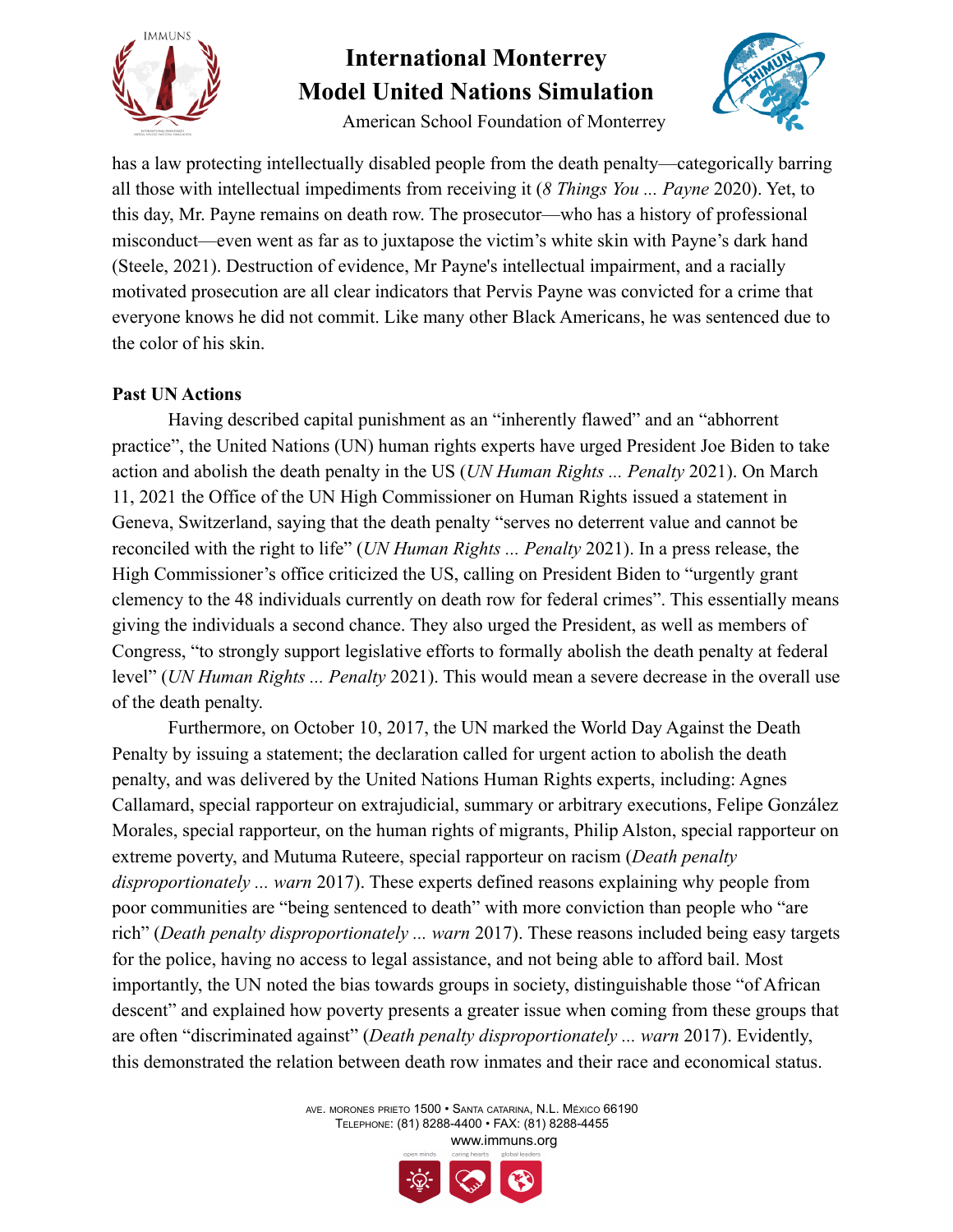



American School Foundation of Monterrey

Consequently, the experts "applauded […] countries that have abolished the death penalty", clearly displaying their position on the death penalty and recognizing that "global effort towards its progressive abolition must continue to grow" (*Death penalty disproportionately ... warn* 2017).

Recently, on November 9, 2020 the world community condemned the United States' use of the death penalty during the UN Human Rights Council Universal Periodic Review of the United States' human rights record. These reviews—which occur every five years for each country—provide a forum for UN members to analyze a country's human rights and ensure the protection of their citizens. Several US allies', including France, Austria, Switzerland, Australia and Germany, called for the abolishement of the death penalty. These nations encouraged the American government to "take steps towards abolishing the death penalty altogether" as well as to "halt federal executions" (*U.S. Death Penalty ... Review* 2020).

#### **IV. Key Players and Points of View**

#### Senator Mitch McConell

Senator Mitch Mcconnell is the minority leader for the Republican party in the senate. His stance on the death penalty has remained the same throughout his career as a politician; he has made it clear that he "embraces the death penalty" as an appropriate response for different crimes (Pendleton, 2018). In 1993, McConnell voted against an amendment that would replace the death penalty for a life sentence with no parole. However, during another crucial vote in 1993, McConnell voted in favor of removing the death penalty as a punishment for minors at a federal level. Unfortunately, the senate tabled the bill and since then has not reconsidered it (*Mitch McConnell, Jr.'s ... Penalty* 2021). Mcconnell's position on the death penalty was reinforced after the 2018 Louisville Kroger shooting where a white man shot and killed a Black man and woman. During this time, Mcconnell also strongly advocated for the death of the Pittsburgh synagogue shooter who killed 11 people (Novelly, 2018). He strongly favours the death penalty in public platforms for large shootings or hate crimes. Senator McConnell's thoughts on the death penalty will likely not change during his term in the senate as he strongly advocates for the use of this deadly punishment.

#### Senator Elizabeth Warren

Elizabeth Warren, a Democratic senator from Massachusetts, has constantly spoken up about the injustices the death penalty brings. Warren especially mentions the dramatic increase of capital punishment deaths that occurred with the Trump's presidency; mentioning that before this change of executive leadership, "the federal government had not executed a federal prisoner

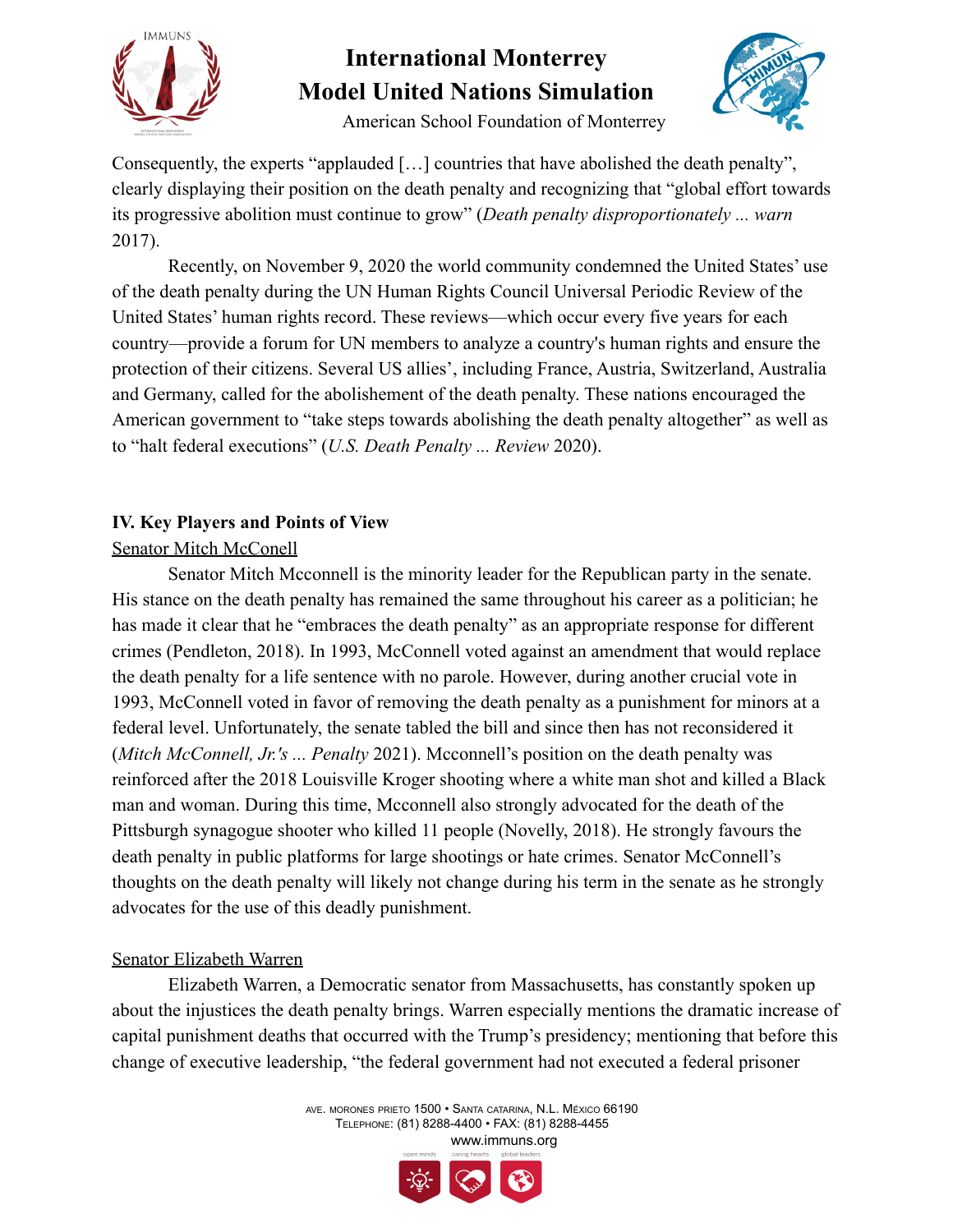



American School Foundation of Monterrey

since 2003 and [had] only executed three people in the previous [fifty] years" (Warren, 2020). Additionally, Warren believes that the death penalty presents a racial bias that undoubtedly places Black American citizens at a severe disadvantage when facing the stages of prosecution. She claims that the US makes "mistakes that are racially tinged", saying that they "can't do that as a country" (Burns et al., 2019). Consequently, Warren has taken action intending to make the prison system more efficient for the country's protection. On August 20, 2019, the senator tweeted the following: "The United States has the highest incarceration rate in the world--yet our harshly punitive system isn't making our communities safer", finally presenting her plan to improve structural changes in the criminal justice system (Krieg, 2019). With constant votes toward the advancement of respecting prisoners' basic human rights, Warren has managed to make an impact while raising awareness to protect people of different backgrounds, including people of the LGBTQ+ community (Krieg, 2019). Furthermore, she advocates that the death penalty may also be seen as an 'easy way out'; specifically when the convicts have a quick and painless end to their lives, without recognizing the mistakes that led them to their current state (Krieg, 2019). With this evidence, she acknowledges that the system remains flawed. Yet, Warren continuously looks for ways to avoid the murder of innocent victims due to racial prejudice.

#### Governor Gavin Newsom

The California Democratic governor, Gavin Newsom, has openly expressed his views on the death penalty; having previously spoken up about how systemic racism plays its part in capital punishment. Being firmly against it, he has suspended the death penalty in California the state has not executed convicts since 2006. Newsom has made it clear that "the death penalty is now, and has always been, infected by racism" (Beam, 2020). He has also argued that systemic racism in the death penalty system in the US is "the result of the nation's and the state's history of racial terror and subjugation" that have been forever present in the country throughout its history (Schwebke, 2021). His statements were filed in a 177-page amicus brief— which serves to address policy issues and provide historical perspective—to the California Supreme Court. At the time, the court was hearing the appeal of Donte LaMont McDaniel, a Black American looking to set aside his death penalty verdict on the grounds that the death penalty is 'infected by racism' (Beam, 2020). In his amicus brief, Gov. Newsom argued that Mr. McDaniel, who had been on death row since 2009, should have his verdict overturned "due to racial bias in jury deliberations and sentencing decisions" (Schwebke, 2021). Newsom also mentioned that, in death penalty cases involving Black defendants and white victims, "white jurors are 'much less receptive to mitigation' than Black jurors", meaning that white jurors tend to be less forgiving, and are harsher when handing out sentences to Black perpetrators (Beam, 2020). He argued that

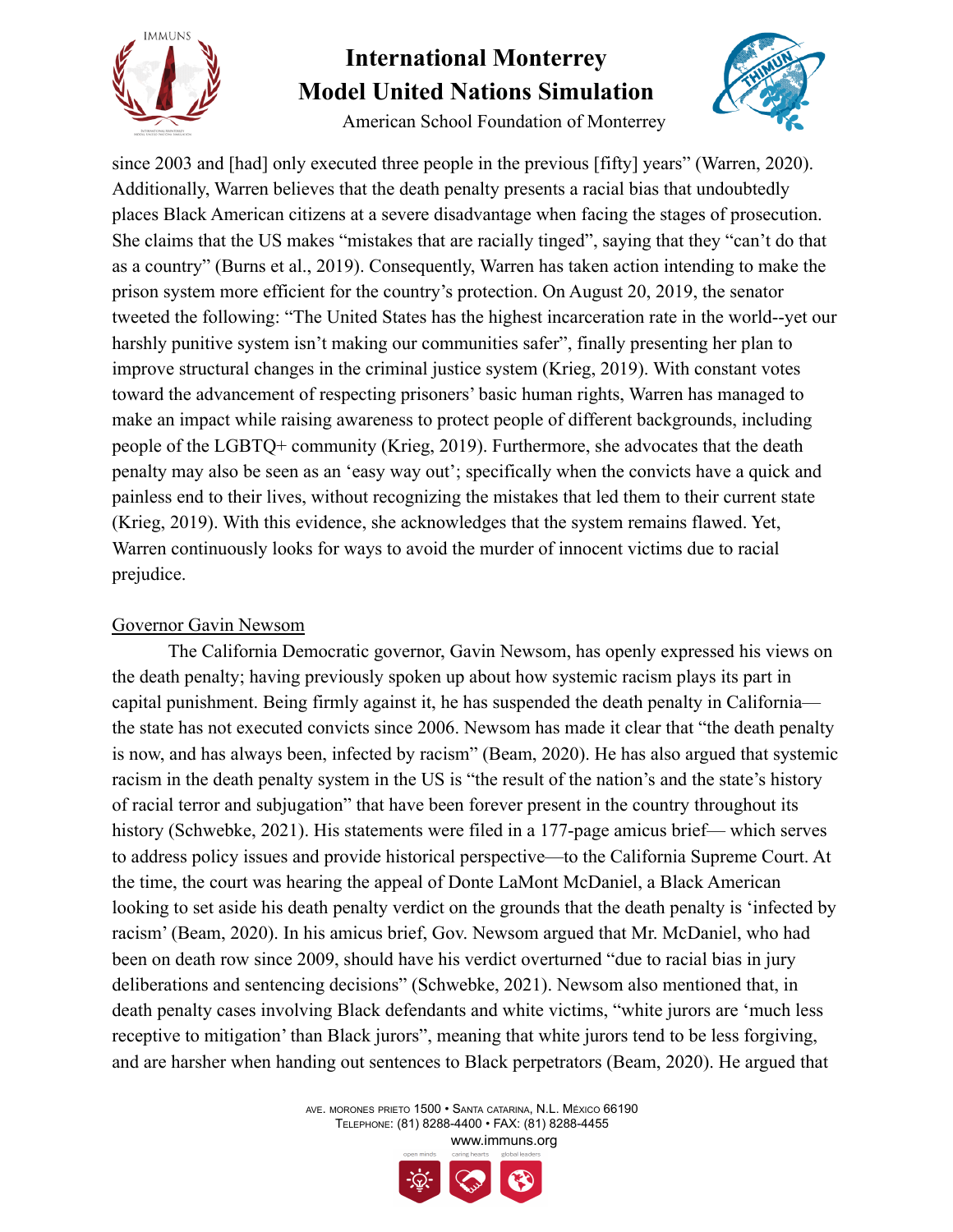

American School Foundation of Monterrey



this is simply a system of systemic racism and that, historically, the death penalty has always been disproportionately applied "first, to enslaved Africans and African Americans, and, later, to free Black [Americans]" (Beam, 2020). Attempting to set a precedent for the rest of the country, Governor Newsom plans to present a death penalty repeal to Californian voters as soon as possible.

#### Senator Dick Durbin

United States Democratic Senate Majority Whip Dick Durbin, from Illinois, has worked with Congresswoman Ayanna Presley since July 2019—following the US Department of Justice's decision to resume executions—towards "[re]introducing legislation" to end the death penalty's "failed and unjust policy" (Durbin, 2021). As commented on his Twitter account Senator Durbin recognizes that the death penalty is "deeply flawed and disproportionately imposed on Black and Brown and low-income people in America" (Durbin, 2021). The senator added that "if [Americans] truly believe that all lives matter, and Black lives matter, and brown lives matter and the lives of poor people matter, it's time for [them] to make sure that [their] system of justice reflects that" (Summers, 2021). Consequently, the Federal Death Penalty Prohibition Act was re-introduced by Presley and Durbin in January 2021, following former President Donald Trump's attempt to execute three prisoners in his final hours in office. The legislation called for the prohibition of "the use of the death penalty at the federal level, and require[d] re-sentencing of those currently on death row" (Pressley, 2021). The bill gained popularity amongst both chambers of Congress, with co-sponsors increasing from 18 in July 2019, to 78, to 90 by May 2021. Furthermore, recently added supporters included Republican Connecticut Representative Peter Meijer and Independent Senator Bernie Sanders. On July 1, 2021, Attorney General Merrick Garland halted federal executions while the Departement of Justice reviewed its policies regarding the death penalty; meanwhile, 17 Democratic Senators, including Durbin, presented Garland a letter on August 9 insisting on barring federal prosecutors "from seeking the death penalty in any new or pending criminal cases" (Walsh, 2021). The letter highlighted Durbin's alignment in ideals with the one of President Biden's, stating they "are hopeful that the Administration will support this bill" (Walsh, 2021).

#### Senator Tom Cotton

The death penalty has been a de facto moratorium in Arkansas since 2003. In 2019, Arkansas Junior Senator Tom Cotton released a statement regarding President Trump and Attorney General Barr's decision to resume the federal death penalty in the state for five murderers. "This announcement will end this misguided moratorium and align the federal capital-crimes process more closely with the policy of our state" (Cotton, 2019). Cotton believes

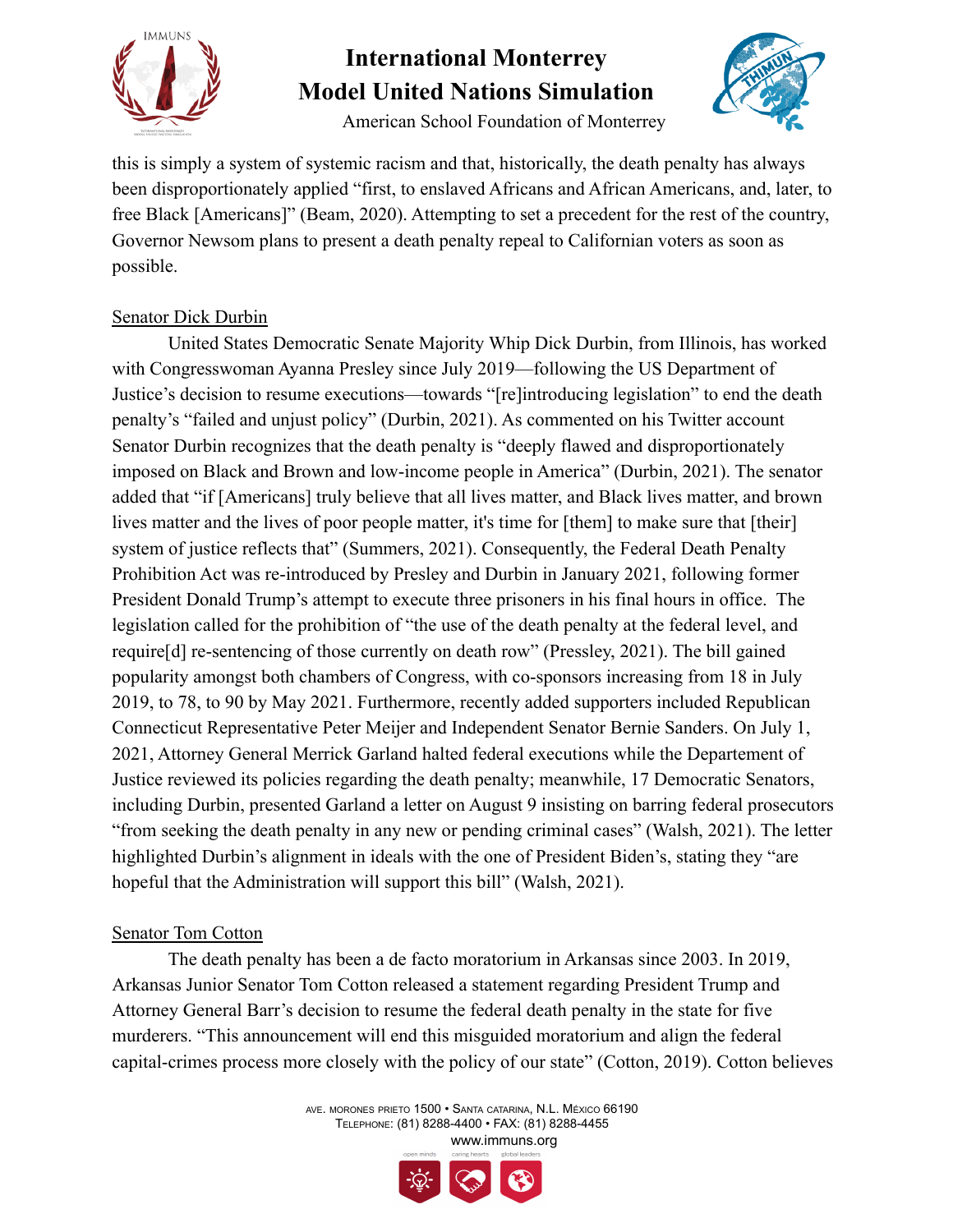

American School Foundation of Monterrey



that the ultimate punishment is warranted for the most heinous crimes. "Capital punishment can help bring closure for victims' families, deter other would-be murderers, and express the moral outrage of our society for the most atrocious crimes", he added (Cotton, 2019). Cotton has been clear in his beliefs, that even life in prison can be an insufficient punishment "Justice may be delayed, even for years, but it cannot be avoided" (Cotton, 2019). Cotton implied that the death penalty will prominently return in some way, preferably soon. Cotton welcomed Barr's decision and has made it his mission to preserve law and order with the use of the death penalty.

#### **V. Possible Solutions**

Regarding this controversial case, multiple potential solutions can be reached. Some may claim the best way to end racial discrimination within the penalty would be to supply a truly fair trial, while others may suggest eliminating capital punishment from the system altogether. One thing is clear—federal law has passed multiple amendments to narrow the odds of unfairly sending an innocent person to their death, but this is not enough to protect all of the people regardless of their race (McInnes & Widgery, 2021). With laws including the exclusion of death for the mentally disabled, unintentional effects, as well as other groups of people, it should be expected to have judges that would follow constitutional ideals to provide justice, which is not always the case (McInnes & Widgery, 2021). Thus, it is necessary to implement a more diverse jury that would leave bias and prejudice aside to evaluate a criminal's offense. This could be done through deeper background checks for impartiality, which could be the job of selected national leaders, such as members appointed by the judicial branch (*11 must-dos ... master* 2019). Finally, the unification of ideas throughout the country as a whole instead of separate states would reinforce the severity that is considered when sentencing the death penalty upon a convict. Legislative changes are also required regarding the death sentencing process as amendments to protect the people from racial bias would be reinforced and passed. The national change further limits potential racial bias that could murder an innocent being based on the color of their skin.

One of the simplest ways of solving the disparities present in the death penalty is to restrict the use of capital punishment as a whole and replace it with life without parole (Researcher: Racial Disparities ... Penalty 2018). A bill that replaces the death penalty would be hard to pass in the Senate; however, when looking at the high cost of people on death row, it could be a viable solution. The cost of death penalty cases is around three times more than other cases because the trials come in two parts and unless there is a unanimous decision, there must be another trail (*Death Penalty Cost* 2017). The cost of the death penalty trials far outweighs that of regular sentencing; however, it is also important to consider the implications of replacing death row with life sentences. For instance, death row inmates are maintained by the state until

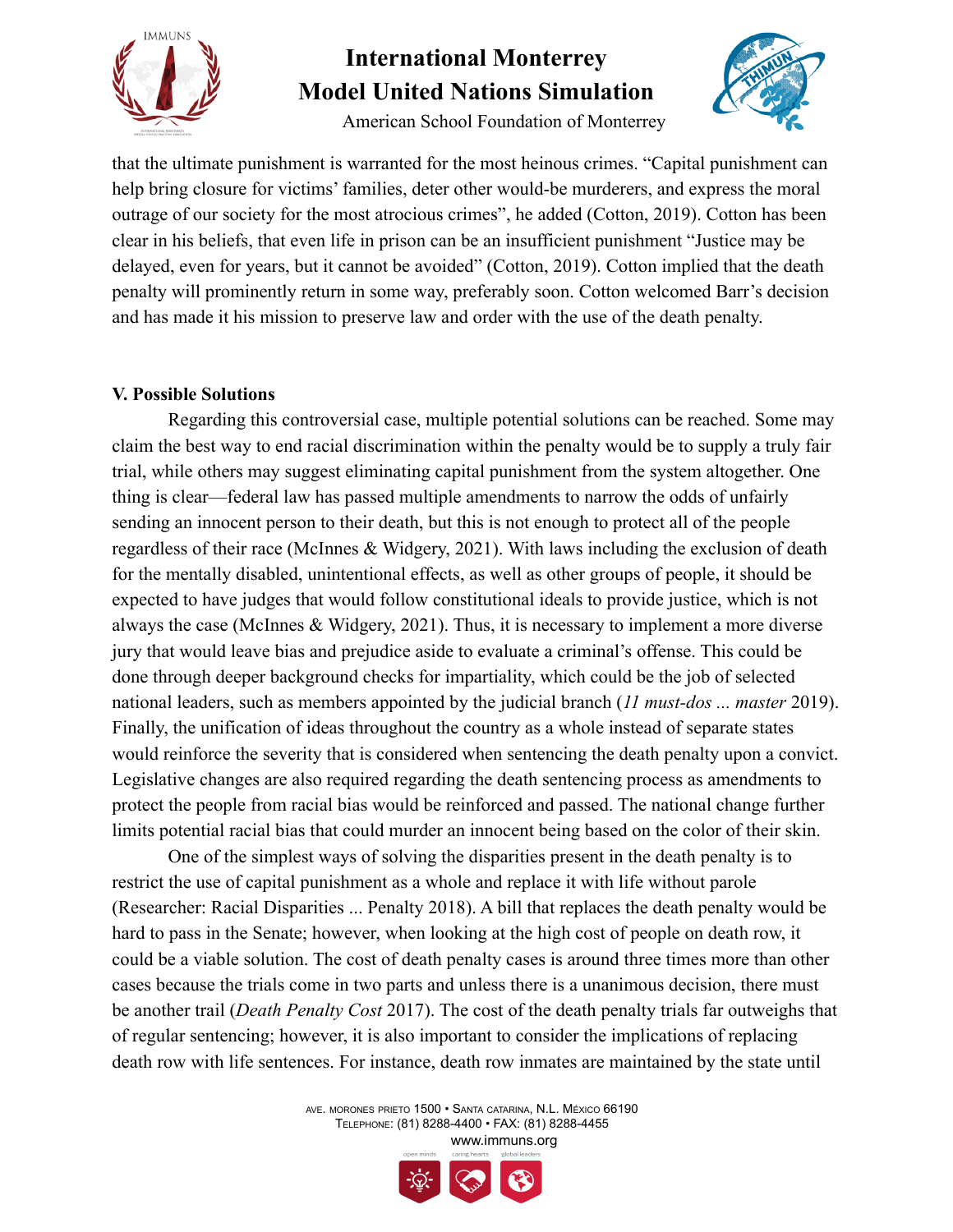



American School Foundation of Monterrey

they face execution while life inmates are maintained by the state until their natural death; such tasks will have an economic toll on public resources. Likewise, with a slower rate of available space, prisons will become largely overcrowded requiring expansions or even entire new facilities.

Another possible solution might be the implementation of stricter laws in jury selection. These laws would ensure the actual representation of a community, which would include people of all races, increasing the chances of juries being more fair. Many times, prosecutors choose to exclude certain people from the jury due to race. Even though the constitution prohibits this type of behavior, courts are usually lax, and even if they are not, other court proceedings prevent claims or racial bias from being heard (*Racial Bias* n.d.). One of the biggest reasons this occurs is because of the death qualification, which excludes jurors that are against the death penalty when prosecutors are looking for that sentencing. Implementing a bill that would not require the death qualification a jury selection that represents the actual thoughts of the community could be chosen. If the senate is able to draft and pass a bill implementing stricter jury selection laws the racial bias in death penalty cases could be reduced (Cohen & Smith, 2008).

Another way to ensure that there is racial equity in the death penalty system is to instill a policy dictating that, when there is a case involving a Black defendent—especially one with a white victim—at least half of the jury must be composed of Black jurors and other people of color —hereby referred to as BIPOC; meaning 'Black, Indigenous and people of color'. Racial bias plays a large part in capital punishment; the Montana Innocence Project found that "all-white juries convicted Black defendants 16 percent more often than white defendants" (*All-White Juries* 2020). Unfair rulings imparted by all-white juries can be observed in cases throughout history; and in many of these cases, the verdict ended up being erroneous. An all-white jury cannot be truly impartial towards a defendant of color, making the presence of BIPOC juries all the more important: "when at least one black person was on the jury, conviction rates for Black and White defendants were nearly identical" (*All-White Juries* 2020). Having a BIPOC juror turnover of at least one-half in cases involving people of color is crucial to ensure that the process of criminal justice is truly racially equitable.

#### **VI. Current Status**

Currently, the federal government and the US military have authorized the death penalty in only 27 states (McInnes & Widgery, 2021). In recent years, states like New Mexico, Illinois, Connecticut, Maryland, New Hampshire, Colorado, and Virginia have all legislatively abolished the death penalty, replacing it with a life sentence of imprisonment with no possibility for parole (McInnes & Widgery, 2021). This means that the convicted would have to spend their life in

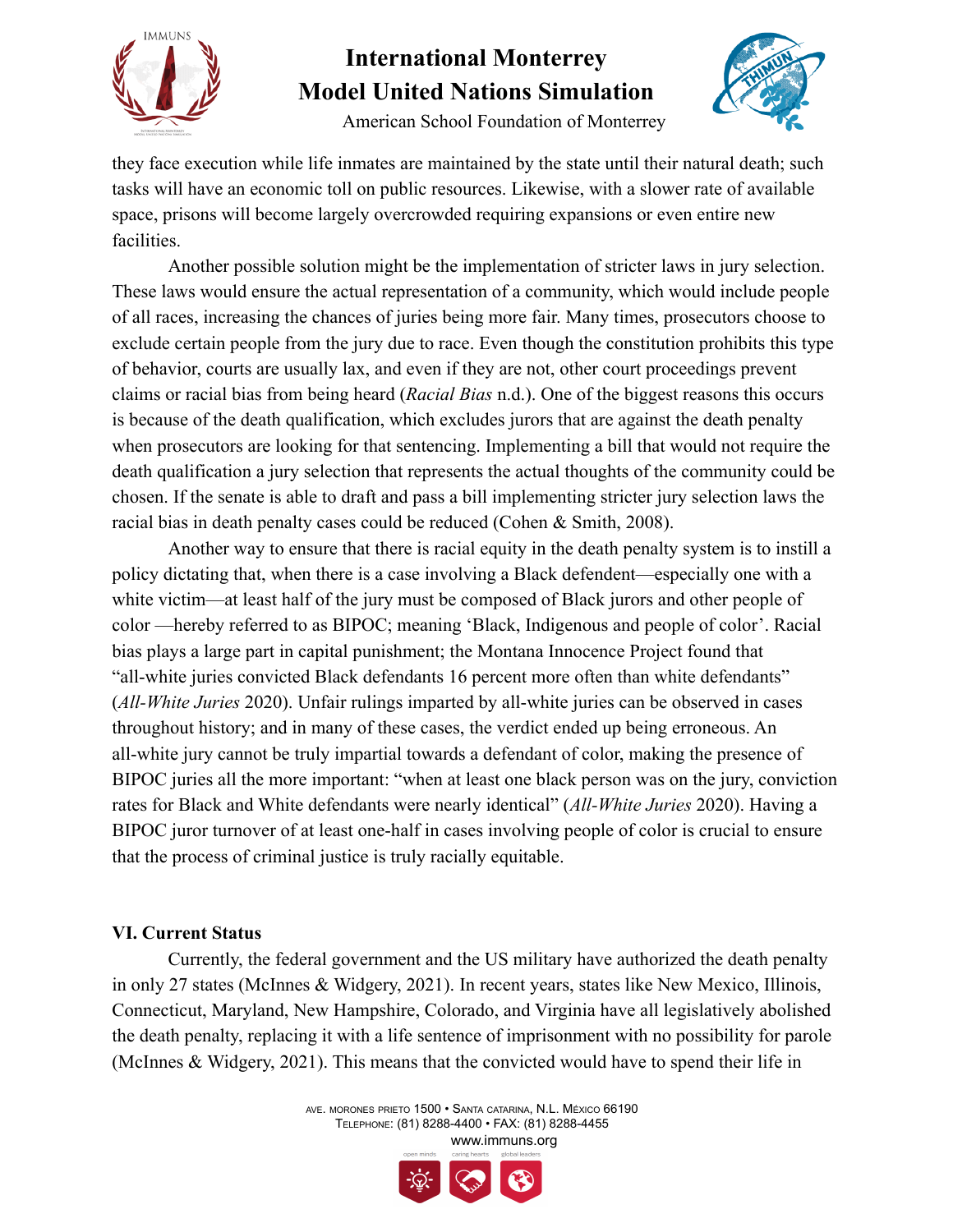

American School Foundation of Monterrey

prison with no future exceptions. Additionally, courts in Washington and Delaware recently ruled that the states' capital punishment laws are unconstitutional, meaning that they are not under a political constitution. Surely states across the country will continue to debate its fairness, reliability and cost of implementation.

Even so, thirteen states that permit the death penalty and the US military have not performed executions in a decade. In 2019, 41% of death row inmates were Black prisoners; however, from 2000 to 2019, citizens on death row declined by 29%. In addition, in 2020 17 people were executed, "the fewest since 1991", demonstrating the decrease in recurring to the Death Penalty as a punishment (Gramlich, 2021). Furthermore, the COVID-19 pandemic postponed several executions, allowing inmates time to review their cases. Prosecutors have pledged to avoid seeking the death penalty in cases involving murder, and the decrease of executions aligns with the country's perspective towards the death penalty. In April 2020, the Pew Research Center conducted a study in which they discovered that six in ten Americans favor the death penalty. Yet, 56% believed "Black [Americans] are more likely than White people to be sentenced to death for committing similar crimes" (Gramlich, 2021). Evidently, the public opinion aligns to the statistics that illustrate the correlation between the amount of death penalty inmates and how many of those are from the Black community.

The urgency of imposing the penalty is decreasing exponentially; eighteen executions took place during the pandemic—a record-low decline (*The Death Penalty ... Report* 2020). For instance, Colorado became the twenty-second state to abolish the death penalty in 2020 (*The Death Penalty ... Report* 2020). Moreover, even the states that have supported capital punishment, such as Louisiana and Utah, have officially maintained execution-free for over ten years (*The Death Penalty ... Report* 2020). DPIC estimates that two-thirds or more states have not carried out an execution in the past decade. Thus, as the use of capital punishment decreases, the current steps of limiting racial bias within execution statements are by limiting the number of deaths as a whole. Racial bias, while unjust, is incredibly hard to eliminate—with this being the same reason that Black individuals and people of color are disproportionately applied to the death penalty. As a matter of fact, as of October 2002, "12 people have been executed where the defendant was white and the murder victim black, compared with 178 Black defendants executed for murders with white victims" (*Race and the Death Penalty* n.d.). Another study, conducted by the University of North Carolina, also found that defendants were three and a half times more likely to receive the death penalty if the victim was white, rather than black. Capital punishment has disproportionately affected Black Americans, which currently make up 55% of the total death row population—even though they only make up "roughly 14% of the United States population" (Tamir et al., 2021).

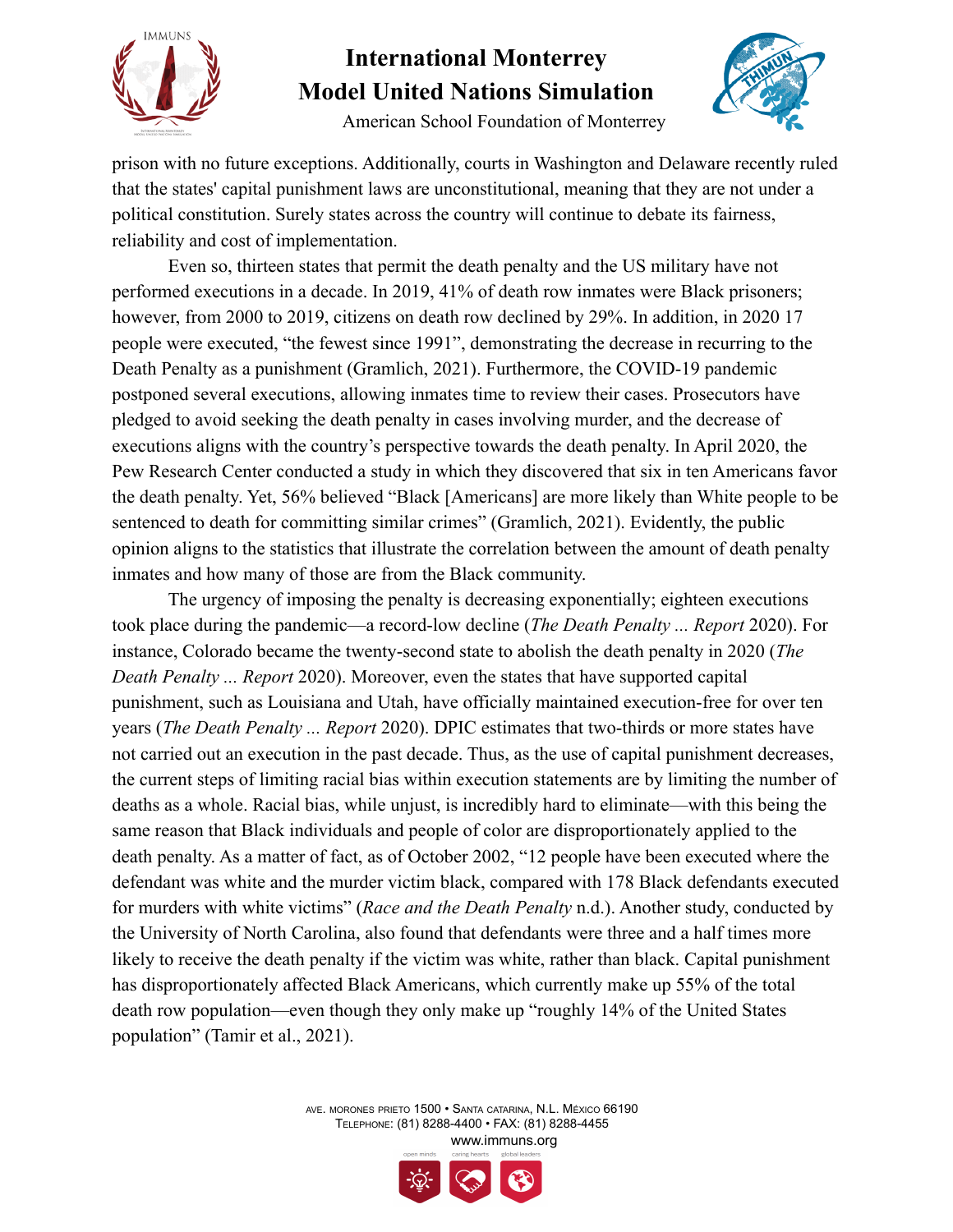



American School Foundation of Monterrey

The biases that stem these issues are hard to eliminate, as they are seeded in centuries of racism, slavery, and white superiority. The death penalty will likely not be abolished in the near future, but decreasing the racial injustices in the system is essential for the development of the United States. With death penalty cases costing over "1.26 million" dollars each, the burden falls on the taxpaying Americans (*Financial Facts About ... Penalty* n.d.). Regular people end up paying for the mistakes the justice system makes and continue to pay for these errors when appeal hearings are filed. The injustices the death penalty brings affects every American citizen and until they are amended, people will continue to suffer.

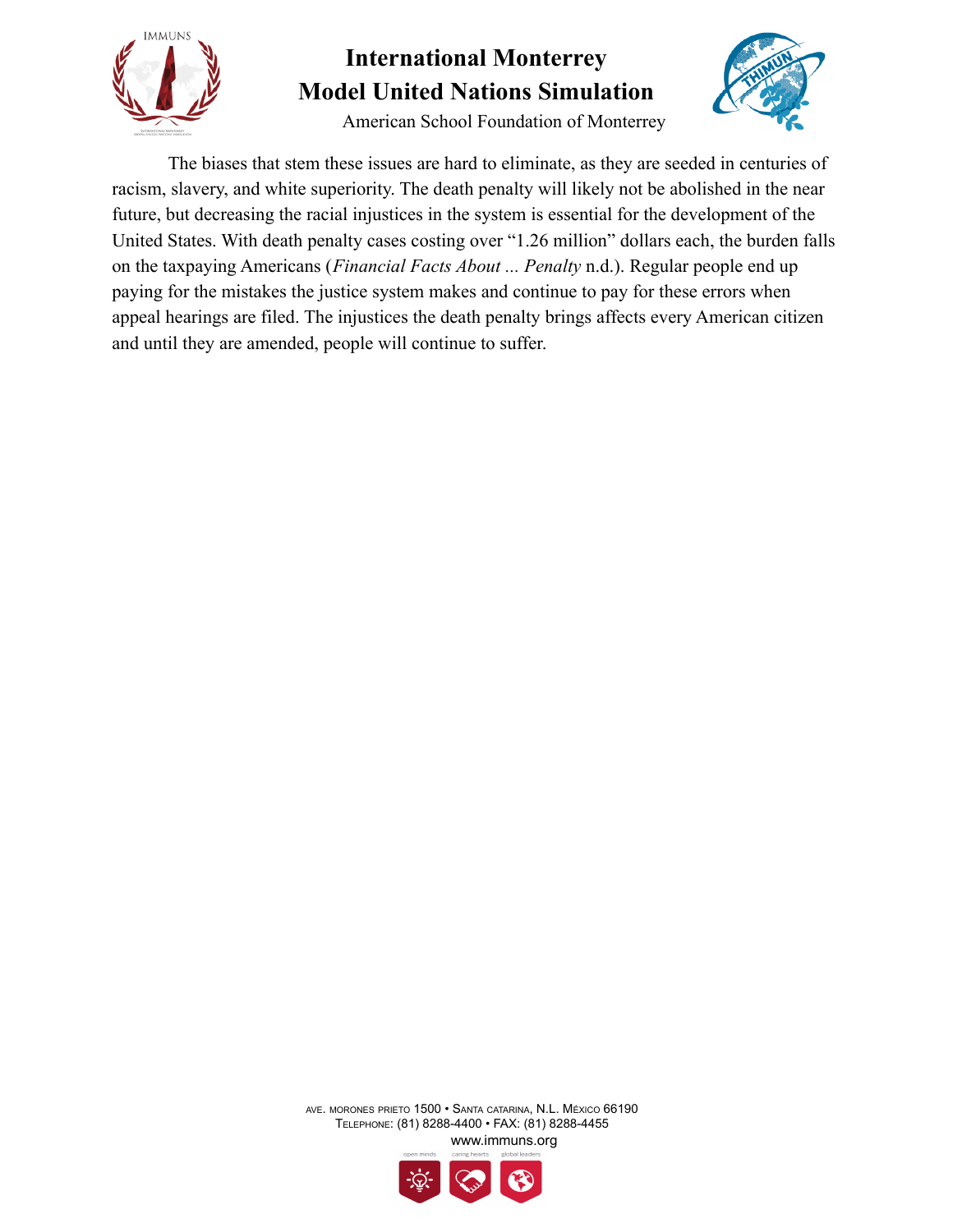

American School Foundation of Monterrey



#### **VII. Bibliography**

- American Bar Association. (2019, March). *11 must-dos from a voir dire master*. American Bar Association. [https://www.americanbar.org/news/abanews/publications/youraba/2019/march-](https://www.americanbar.org/news/abanews/publications/youraba/2019/march-2019/11-tips-for-effectively-conducting-voir-dire/)[2019/11-tips-for-effectively-conducting-voir-dire/](https://www.americanbar.org/news/abanews/publications/youraba/2019/march-2019/11-tips-for-effectively-conducting-voir-dire/).
- American Civil Liberties Union. (n.d.). *Race and the Death Penalty*. American Civil Liberties Union. <https://www.aclu.org/other/race-and-death-penalty>.
- American Civil Liberties Union. (2021). *Save Rocky From Wrongful Execution*. American Civil Liberties Union. <https://action.aclu.org/petition/save-rocky-myers>.
- Amnesty International. (2017, May 18). *Death Penalty Cost*. Amnesty International. [https:/](https://www.amnestyusa.org/issues/death-penalty/death-penalty-facts/death-penalty-cost/) [/www.amnestyusa.org/issues/death-penalty/death-penalty-facts/death-penalty-cost/.](https://www.amnestyusa.org/issues/death-penalty/death-penalty-facts/death-penalty-cost/)
- Amnesty International. (2021). *Rocky Myers*. Amnesty International. [https://www.amnestyusa.](https://www.amnestyusa.org/rocky-myers/) [org/rocky-myers/](https://www.amnestyusa.org/rocky-myers/).
- Beam, A. (2020, October 26). *California governor: Death penalty 'infected by racism.'* AP NEWS. [https://apnews.com/article/race-and-ethnicity-discrimination-california-gavin](https://apnews.com/article/race-and-ethnicity-discrimination-california-gavin-newsom-a7d0ac3aef1e3f689a2c6ebb6bf41975)[newsom-a7d0ac3aef1e3f689a2c6ebb6bf41975.](https://apnews.com/article/race-and-ethnicity-discrimination-california-gavin-newsom-a7d0ac3aef1e3f689a2c6ebb6bf41975)
- Burns, A., Ember, S., Kessel, J. M., & Park, H. (2019, June 19). *18 questions with Elizabeth Warren*. The New York Times. [https://www.nytimes.com/interactive/2019/us/politics/](https://www.nytimes.com/interactive/2019/us/politics/elizabeth-warren-2020-campaign.html) [elizabeth-warren-2020-campaign.html](https://www.nytimes.com/interactive/2019/us/politics/elizabeth-warren-2020-campaign.html).
- Cohen, G. B., & Smith, R. J. (2008). The death of death-qualification. *Case W. Res. L. Rev., 59,* 87. <https://scholarlycommons.law.case.edu/caselrev/vol59/iss1/5>.
- Cornell Law School. (2021). *Death Penalty*. Legal Information Institute. [https://www.law.cornell](https://www.law.cornell.edu/wex/death_penalty) [.edu/wex/death\\_penalty](https://www.law.cornell.edu/wex/death_penalty).



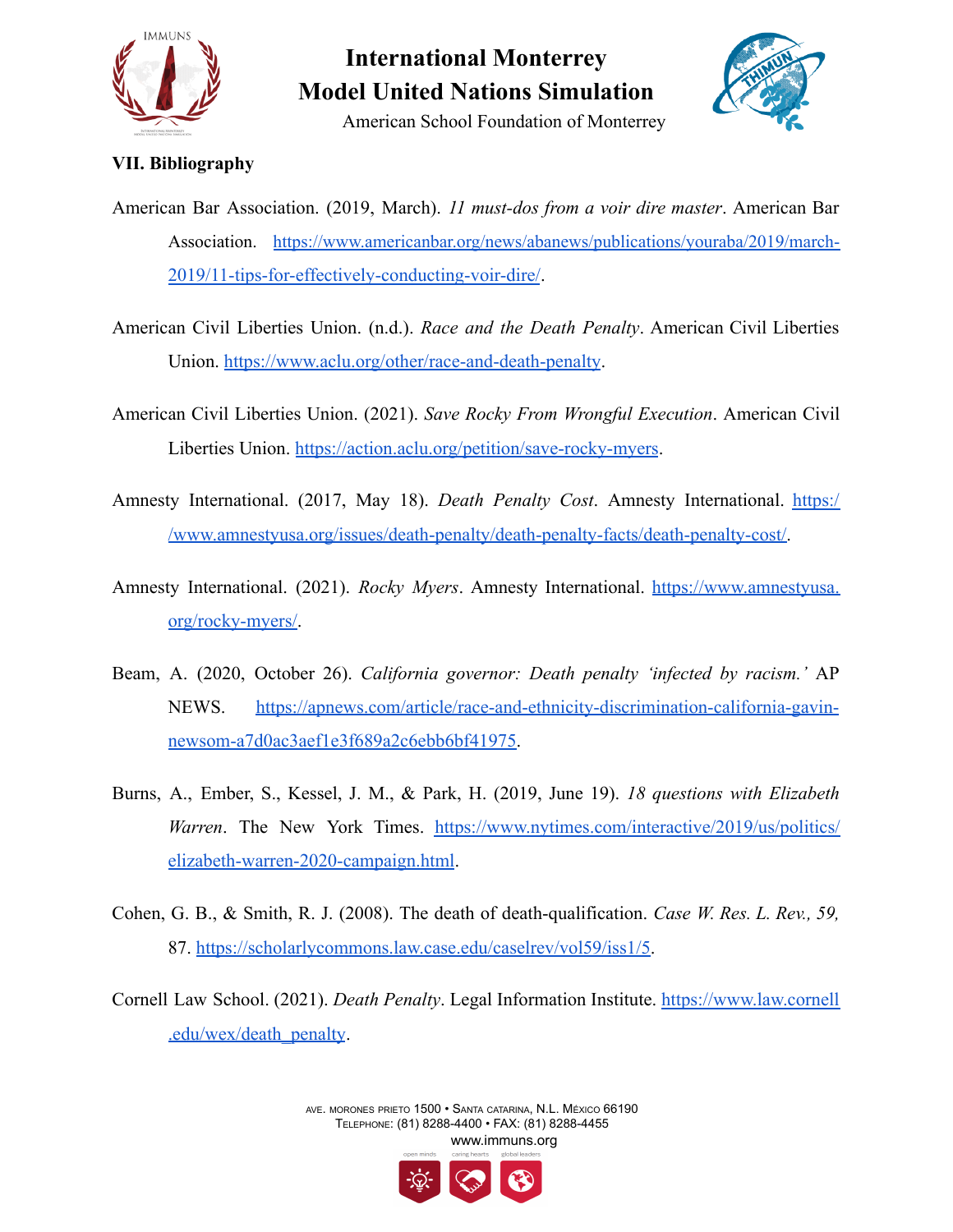

### **International Monterrey Model United Nations Simulation** American School Foundation of Monterrey



Cotton, T. (2019, September 16). *Cotton & Rutledge op-ed: Return of Federal Death Penalty is 'Justice Served' for Victims*. Tom Cotton Senator for Arkansas. [https://www.cotton.senate](https://www.cotton.senate.gov/news/op-eds/cotton-and-rutledge-op-ed-return-of-federal-death-penalty-is-and-145justice-served-and-146-for-victims) [.gov/news/op-eds/cotton-and-rutledge-op-ed-return-of-federal-death-penalty-is-and-145ju](https://www.cotton.senate.gov/news/op-eds/cotton-and-rutledge-op-ed-return-of-federal-death-penalty-is-and-145justice-served-and-146-for-victims) [stice-served-and-146-for-victims.](https://www.cotton.senate.gov/news/op-eds/cotton-and-rutledge-op-ed-return-of-federal-death-penalty-is-and-145justice-served-and-146-for-victims)

- Death Penalty Information Center. (n.d.). *Race*. Death Penalty Information Center. [https://death](https://deathpenaltyinfo.org/policy-issues/race) [penaltyinfo.org/policy-issues/race.](https://deathpenaltyinfo.org/policy-issues/race)
- Death Penalty Information Center. (n.d.). *State by State*. Death Penalty Information Center. <https://deathpenaltyinfo.org/state-and-federal-info/state-by-state>.
- Death Penalty Information Center. (1998, June 4). *The Death Penalty in Black and White: Who Lives, Who Dies, Who Decides*. Death Penalty Information Center. [https://deathpenalty](https://deathpenaltyinfo.org/facts-and-research/dpic-reports/in-depth/the-death-penalty-in-black-and-white-who-lives-who-dies-who-decides) [info.org/facts-and-research/dpic-reports/in-depth/the-death-penalty-in-black-and-white-w](https://deathpenaltyinfo.org/facts-and-research/dpic-reports/in-depth/the-death-penalty-in-black-and-white-who-lives-who-dies-who-decides) [ho-lives-who-dies-who-decides](https://deathpenaltyinfo.org/facts-and-research/dpic-reports/in-depth/the-death-penalty-in-black-and-white-who-lives-who-dies-who-decides).
- Death Penalty Information Center. (2018, February 1). *Researcher: Racial Disparities Require Abolishing or Severely Restricting Death Penalty*. Death Penalty Information Center. [https://deathpenaltyinfo.org/news/researcher-racial-disparities-require-abolishing-or-seve](https://deathpenaltyinfo.org/news/researcher-racial-disparities-require-abolishing-or-severely-restricting-death-penalty) [rely-restricting-death-penalty.](https://deathpenaltyinfo.org/news/researcher-racial-disparities-require-abolishing-or-severely-restricting-death-penalty)
- Death Penalty Information Center. (2020, November 11). *U.S. Death Penalty Criticized by U.N. Human Rights Council During Human Rights Review*. Death Penalty Information Center. [https://deathpenaltyinfo.org/news/u-s-death-penalty-criticized-by-u-n-human-rights-coun](https://deathpenaltyinfo.org/news/u-s-death-penalty-criticized-by-u-n-human-rights-council-during-human-rights-review) [cil-during-human-rights-review.](https://deathpenaltyinfo.org/news/u-s-death-penalty-criticized-by-u-n-human-rights-council-during-human-rights-review)
- Death Penalty Information Center. (2020, December 16). *The Death Penalty in 2020: Year End Report*. Death Penalty Information Center. [https://deathpenaltyinfo.org/facts-and-research](https://deathpenaltyinfo.org/facts-and-research/dpic-reports/dpic-year-end-reports/the-death-penalty-in-2020-year-end-report) [/dpic-reports/dpic-year-end-reports/the-death-penalty-in-2020-year-end-report](https://deathpenaltyinfo.org/facts-and-research/dpic-reports/dpic-year-end-reports/the-death-penalty-in-2020-year-end-report).

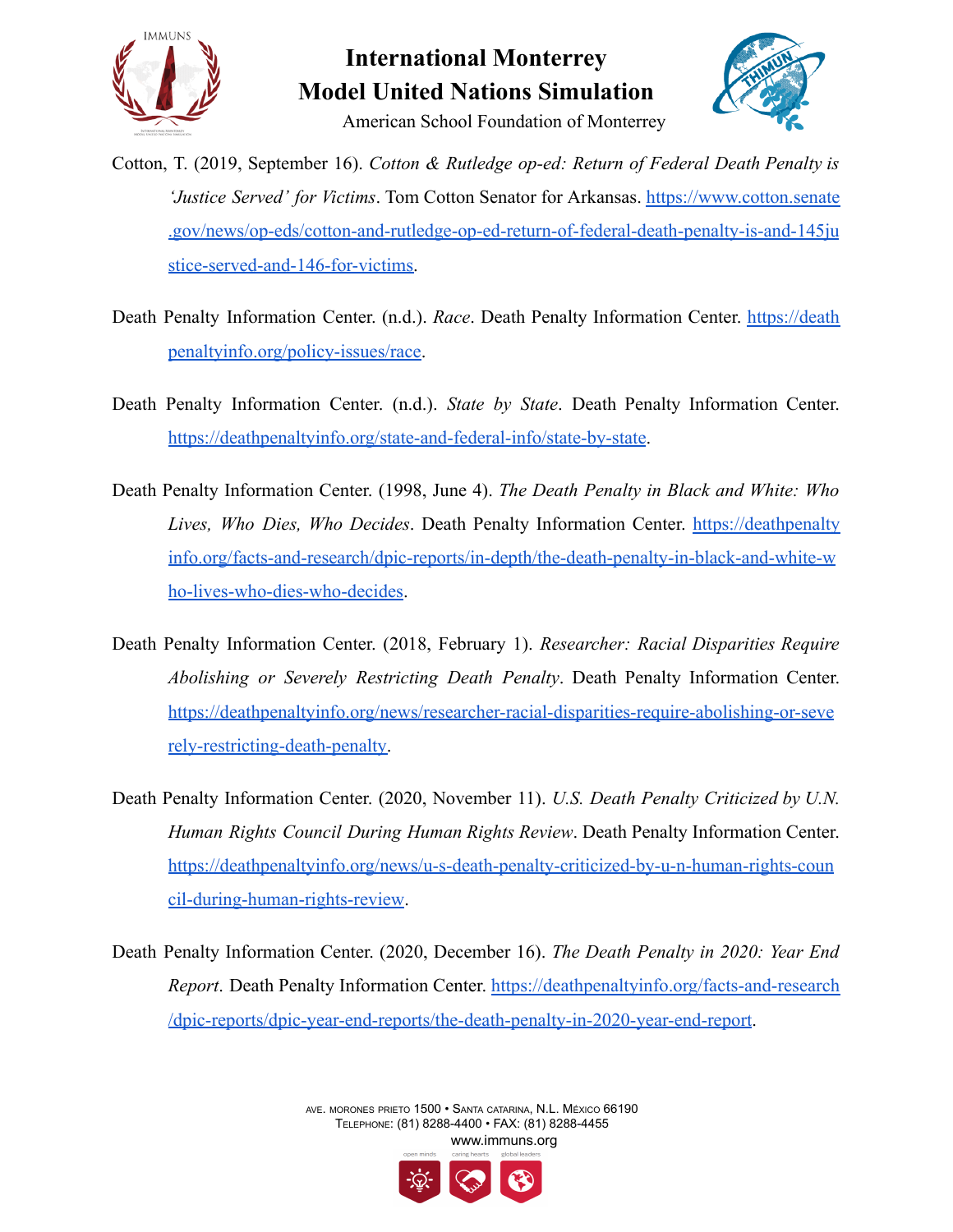



- Death Penalty Information Center. (2021, March 25). *UN Human Rights Experts Urge U.S. Federal Government to Take Steps to End the Death Penalty*. Death Penalty Information Center. [https://deathpenaltyinfo.org/news/un-human-rights-experts-urge-u-s-federal](https://deathpenaltyinfo.org/news/un-human-rights-experts-urge-u-s-federal-government-to-take-steps-to-end-the-death-penalty)[government-to-take-steps-to-end-the-death-penalty](https://deathpenaltyinfo.org/news/un-human-rights-experts-urge-u-s-federal-government-to-take-steps-to-end-the-death-penalty).
- Death Penalty Information Center. (2021, May 17). *North Carolina Jury Awards Death-Row Exonerees Henry McCollum and Leon Brown \$75M for Their Wrongful Capital Convictions*. Death Penalty Information Center. [https://deathpenaltyinfo.org/news/north](https://deathpenaltyinfo.org/news/north-carolina-jury-awards-death-row-exonerees-henry-mccollum-and-leon-brown-75m-for-their-wrongful-capital-convictions)[carolina-jury-awards-death-row-exonerees-henry-mccollum-and-leon-brown-75m-for-the](https://deathpenaltyinfo.org/news/north-carolina-jury-awards-death-row-exonerees-henry-mccollum-and-leon-brown-75m-for-their-wrongful-capital-convictions) [ir-wrongful-capital-convictions](https://deathpenaltyinfo.org/news/north-carolina-jury-awards-death-row-exonerees-henry-mccollum-and-leon-brown-75m-for-their-wrongful-capital-convictions).
- Durbin, D. (2021, January 12). *Durbin, Pressley, Colleagues Announce Plans To Introduce Bill To End Federal Death Penalty*. Dick Durbin United States Senator Illinois. [https://www.](https://www.durbin.senate.gov/newsroom/press-releases/durbin-pressley-colleagues-announce-plans-to-introduce-bill-to-end-federal-death-penalty) [durbin.senate.gov/newsroom/press-releases/durbin-pressley-colleagues-announce-plans-t](https://www.durbin.senate.gov/newsroom/press-releases/durbin-pressley-colleagues-announce-plans-to-introduce-bill-to-end-federal-death-penalty) [o-introduce-bill-to-end-federal-death-penalty.](https://www.durbin.senate.gov/newsroom/press-releases/durbin-pressley-colleagues-announce-plans-to-introduce-bill-to-end-federal-death-penalty)
- Dwankowski, C. (2018, November 14). *The Death Penalty - A Brief History*. Najonal Digital LæringsArena. [https://ndla.no/subject:1:06270029-7aa7-4a7a-b383-128b275ff150/topic:](https://ndla.no/subject:1:06270029-7aa7-4a7a-b383-128b275ff150/topic:2:184990/resource:1:103196) [2:184990/resource:1:103196.](https://ndla.no/subject:1:06270029-7aa7-4a7a-b383-128b275ff150/topic:2:184990/resource:1:103196)
- Equal Justice Initiative. (2019, December 6). *Racial Disparities Are Increasing as the Death Penalty Declines*. Equal Justice Initiative. [https://eji.org/news/racial-disparities-are](https://eji.org/news/racial-disparities-are-increasing-as-the-death-penalty-declines/)[increasing-as-the-death-penalty-declines/.](https://eji.org/news/racial-disparities-are-increasing-as-the-death-penalty-declines/)
- Equal Justice Initiative. (2021, October 16). *Alabama's Death Penalty*. Equal Justice Initiative. <https://eji.org/issues/alabama-death-penalty/>.
- European Commission. (n.d.). *Racial Bias*. National Coalition to Abolish the Death Penalty. [https://www.ncadp.org/pages/racial-bias.](https://www.ncadp.org/pages/racial-bias)

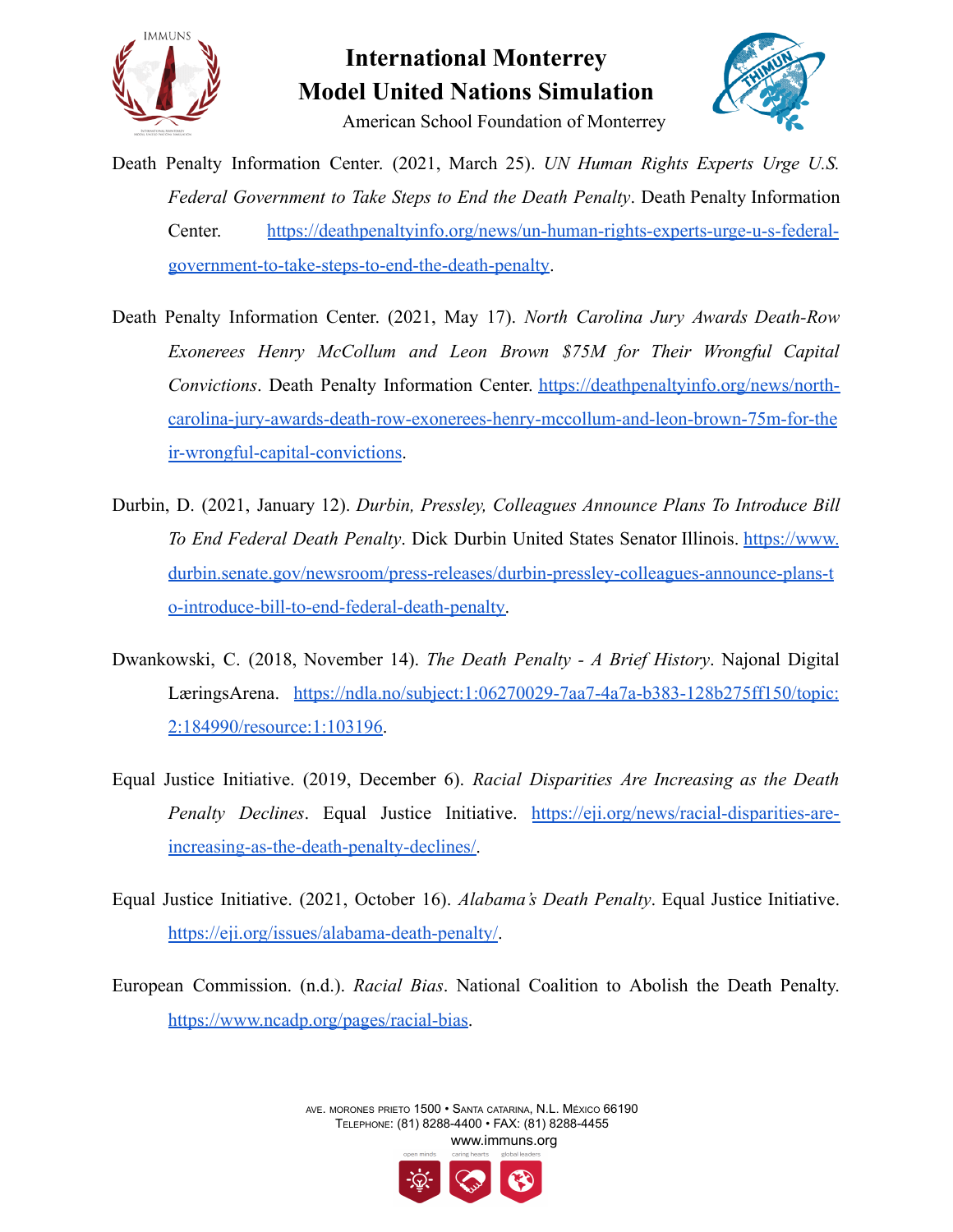

### **International Monterrey Model United Nations Simulation** American School Foundation of Monterrey



Gramlich, J. (2021, July 19). *10 facts about the death penalty in the U.S.* Pew Research Center. [https://www.pewresearch.org/fact-tank/2021/07/19/10-facts-about-the-death-penalty-in-th](https://www.pewresearch.org/fact-tank/2021/07/19/10-facts-about-the-death-penalty-in-the-u-s/)  $e$ -u-s $/$ .

- Innocence Project. (2019, May 31). *Robert Miller*. Innocence Project. [https://innocenceproject.](https://innocenceproject.org/cases/robert-miller/) [org/cases/robert-miller/](https://innocenceproject.org/cases/robert-miller/).
- Innocence Project. (2019, July 1). *Dennis Williams*. Innocence Project. [https://innocenceproject.](https://innocenceproject.org/cases/dennis-williams/) [org/cases/dennis-williams/.](https://innocenceproject.org/cases/dennis-williams/)
- Jenkins, C. (2015, June 4). *Two North Carolina men pardoned in girl's 1983 murder*. Reuters. https://www.reuters.com/article/us-north-carolina-pardon-idUSKBN0OK2AO20150604.
- Keeton, K. (n.d.). *Grant clemency to Robin Myers and change his sentence from death to life without the possibility of parole*. Change.org. [https://www.change.org/p/kay-ivey-grant](https://www.change.org/p/kay-ivey-grant-clemency-to-robin-rocky-myers-and-change-his-sentence-from-death-to-life-without-the-possibility-of-parole)[clemency-to-robin-rocky-myers-and-change-his-sentence-from-death-to-life-without-the](https://www.change.org/p/kay-ivey-grant-clemency-to-robin-rocky-myers-and-change-his-sentence-from-death-to-life-without-the-possibility-of-parole)[possibility-of-parole.](https://www.change.org/p/kay-ivey-grant-clemency-to-robin-rocky-myers-and-change-his-sentence-from-death-to-life-without-the-possibility-of-parole)
- Krieg, G. (2019, August 20). *Elizabeth Warren's Criminal Justice Plan Would Abolish Death Penalty, End Cash Bail*. CBS Boston. [https://boston.cbslocal.com/2019/08/20/elizabeth](https://boston.cbslocal.com/2019/08/20/elizabeth-warrens-criminal-justice-plan-1994-crime-bill-death-penalty-cash-bail/)[warrens-criminal-justice-plan-1994-crime-bill-death-penalty-cash-bail/](https://boston.cbslocal.com/2019/08/20/elizabeth-warrens-criminal-justice-plan-1994-crime-bill-death-penalty-cash-bail/).
- Long, C. (2020, September 15). *Report: Death penalty cases show history of racial disparity*. AP NEWS. [https://apnews.com/article/united-states-lifestyle-race-and-ethnicity-discrimination](https://apnews.com/article/united-states-lifestyle-race-and-ethnicity-discrimination-racial-injustice-ded1f517a0fd64bf1d55c448a06acccc) [-racial-injustice-ded1f517a0fd64bf1d55c448a06acccc](https://apnews.com/article/united-states-lifestyle-race-and-ethnicity-discrimination-racial-injustice-ded1f517a0fd64bf1d55c448a06acccc).
- Madeo. (n.d.). *U.S. Supreme Court Rules Racial Bias "Inevitable" in Criminal Justice System*. Equal Justice Initiative. [https://calendar.eji.org/racial-injustice/apr/22.](https://calendar.eji.org/racial-injustice/apr/22)

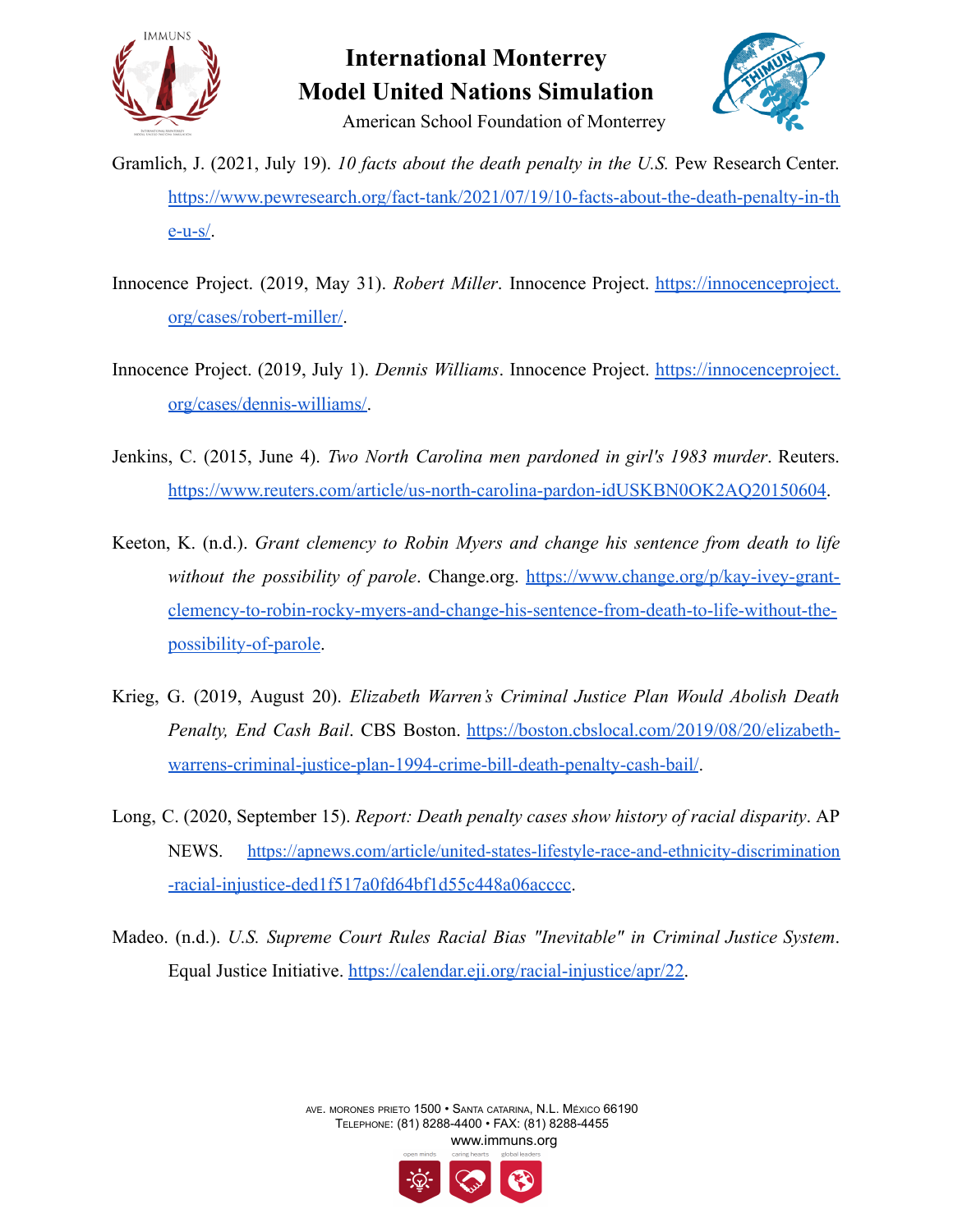



- McInnes, K., & Widgery, A. (2021, August 11). *States and Capital Punishment*. National Conference of State Legislatures. [https://www.ncsl.org/research/civil-and-criminal-justice](https://www.ncsl.org/research/civil-and-criminal-justice/death-penalty.aspx) [/death-penalty.aspx.](https://www.ncsl.org/research/civil-and-criminal-justice/death-penalty.aspx)
- Montana Innocence Project. (2020, June 27). *All-White Juries*. Montana Innocence Project. [https://mtinnocenceproject.org/all-white-juries/.](https://mtinnocenceproject.org/all-white-juries/)
- Nevada Legislative Counsel Bureau. (n.d.). *Financial Facts About the Death Penalty*. Nevada State Legislature. [https://www.leg.state.nv.us/App/NELIS/REL/76th2011/Exhibit](https://www.leg.state.nv.us/App/NELIS/REL/76th2011/ExhibitDocument/OpenExhibitDocument?exhibitId=17686&fileDownloadName=h041211ab501%5C_pescetta.pdf) [Document/OpenExhibitDocument?exhibitId=17686&fileDownloadName=h041211ab501](https://www.leg.state.nv.us/App/NELIS/REL/76th2011/ExhibitDocument/OpenExhibitDocument?exhibitId=17686&fileDownloadName=h041211ab501%5C_pescetta.pdf) [%5C\\_pescetta.pdf.](https://www.leg.state.nv.us/App/NELIS/REL/76th2011/ExhibitDocument/OpenExhibitDocument?exhibitId=17686&fileDownloadName=h041211ab501%5C_pescetta.pdf)
- Novelly, T. (2018, October 29). *Mitch McConnell backs death penalty in Louisville Kroger shooting*. Journal. [https://www.courier-journal.com/story/news/2018/10/29/mitch](https://www.courier-journal.com/story/news/2018/10/29/mitch-mcconnell-wants-death-penalty-louisville-kroger-shooting/1806359002/)[mcconnell-wants-death-penalty-louisville-kroger-shooting/1806359002/](https://www.courier-journal.com/story/news/2018/10/29/mitch-mcconnell-wants-death-penalty-louisville-kroger-shooting/1806359002/).
- Pendleton, P. (2018, October 29). *Sen. McConnell says he 'embraces the death penalty' following Kentucky, Pittsburgh shootings*. Stands for Kentucky. [https://www.wkyt.com/content/](https://www.wkyt.com/content/news/Sen-McConnell-says-he-embraces-the-death-penalty-following-Kentucky-Pittsburgh-shootings-498927551.html) [news/Sen-McConnell-says-he-embraces-the-death-penalty-following-Kentucky-Pittsburg](https://www.wkyt.com/content/news/Sen-McConnell-says-he-embraces-the-death-penalty-following-Kentucky-Pittsburgh-shootings-498927551.html) [h-shootings-498927551.html](https://www.wkyt.com/content/news/Sen-McConnell-says-he-embraces-the-death-penalty-following-Kentucky-Pittsburgh-shootings-498927551.html).
- Possley, M. (2021, September 8). *Robert Lee Miller, Jr.* The National Registry of Exonerations. <https://www.law.umich.edu/special/exoneration/Pages/casedetail.aspx?caseid=3473>.
- Pressley, A. (2021, January 11). *Pressley, Durbin, Colleagues Announce Plans to Reintroduce Bill to End Federal Death Penalty*. Representative Ayanna Pressley. [https://pressley.](https://pressley.house.gov/media/press-releases/pressley-durbin-colleagues-announce-plans-reintroduce-bill-end-federal-death) [house.gov/media/press-releases/pressley-durbin-colleagues-announce-plans-reintroduce](https://pressley.house.gov/media/press-releases/pressley-durbin-colleagues-announce-plans-reintroduce-bill-end-federal-death)[bill-end-federal-death.](https://pressley.house.gov/media/press-releases/pressley-durbin-colleagues-announce-plans-reintroduce-bill-end-federal-death)

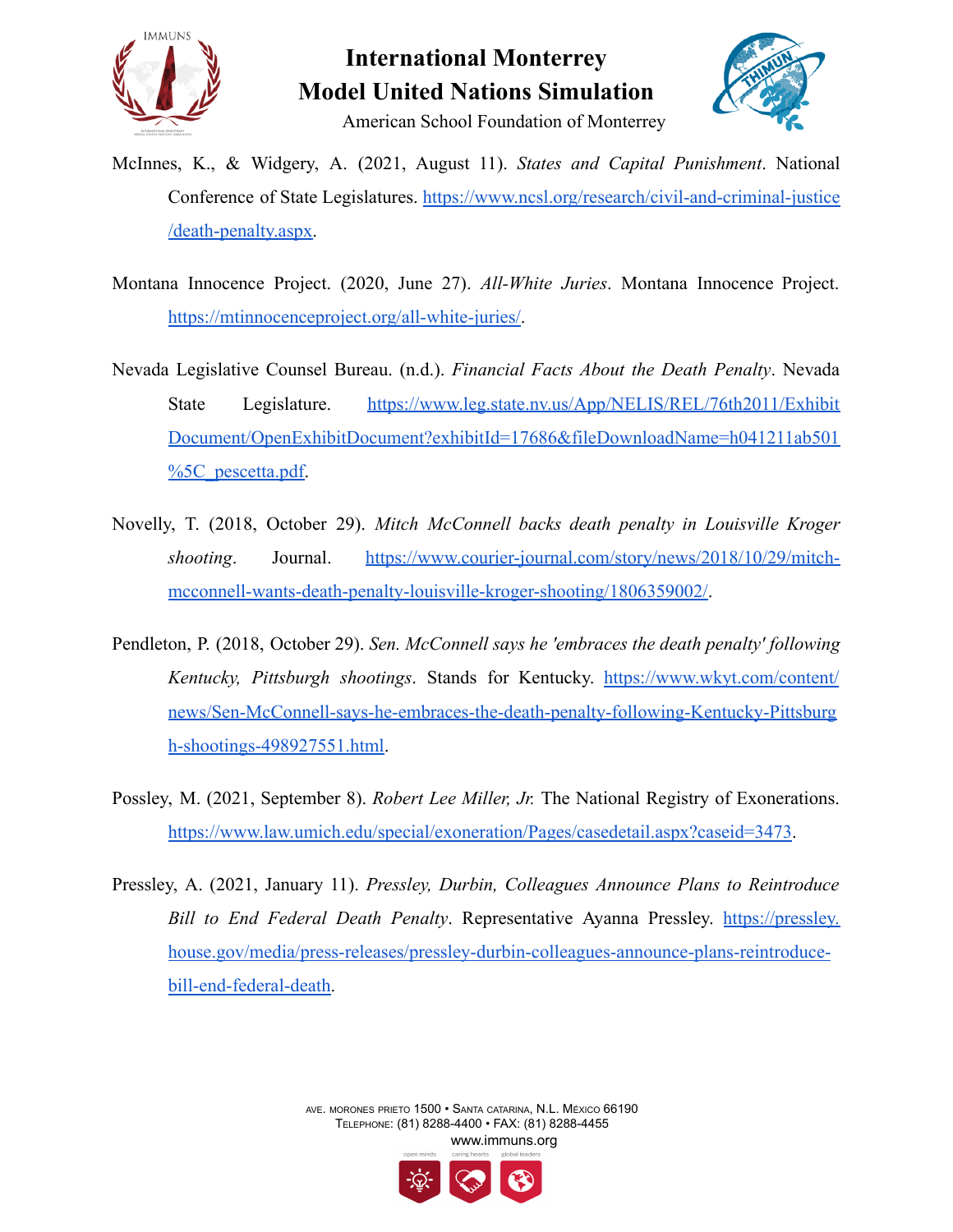



- Robert Lee Miller Jr. (n.d.). *Robert Lee Miller Jr.* Innocents Database of exonerations. <http://forejustice.org/db/Miller-Jr.--Robert-Lee-.html>.
- Schwebke, S. (2021, June 2). *State Supreme Court hears L.A. killer's appeal in case that could lead to death penalty reversals*. Daily News. [https://www.dailynews.com/2021/06/02/](https://www.dailynews.com/2021/06/02/state-supreme-court-hears-l-a-killers-appeal-in-case-that-could-lead-to-death-penalty-reversals/) [state-supreme-court-hears-l-a-killers-appeal-in-case-that-could-lead-to-death-penalty-rev](https://www.dailynews.com/2021/06/02/state-supreme-court-hears-l-a-killers-appeal-in-case-that-could-lead-to-death-penalty-reversals/) [ersals/.](https://www.dailynews.com/2021/06/02/state-supreme-court-hears-l-a-killers-appeal-in-case-that-could-lead-to-death-penalty-reversals/)
- Selby, D. (2020, July 22). *8 Things You Need to Know About Pervis Payne*. Innocence Project. [https://innocenceproject.org/pervis-payne-wrongful-conviction-what-to-know-innocent-te](https://innocenceproject.org/pervis-payne-wrongful-conviction-what-to-know-innocent-tennessee/) [nnessee/.](https://innocenceproject.org/pervis-payne-wrongful-conviction-what-to-know-innocent-tennessee/)
- Selby, D. (2021, February 5). *8 Facts You Should Know About Racial Injustice in the Criminal Legal System*. Innocence Project. [https://innocenceproject.org/facts-racial-discrimination](https://innocenceproject.org/facts-racial-discrimination-justice-system-wrongful-conviction-black-history-month/)[justice-system-wrongful-conviction-black-history-month/.](https://innocenceproject.org/facts-racial-discrimination-justice-system-wrongful-conviction-black-history-month/)
- Steele, C. (2021, August 3). *Free Pervis Payne from death row; start healing and racial reconciliation*. The Tennessean. [https://www.tennessean.com/story/opinion/2021/08/03/](https://www.tennessean.com/story/opinion/2021/08/03/free-pervis-payne-death-row-southern-christian-leadership-conference/5455693001/) [free-pervis-payne-death-row-southern-christian-leadership-conference/5455693001/](https://www.tennessean.com/story/opinion/2021/08/03/free-pervis-payne-death-row-southern-christian-leadership-conference/5455693001/).
- Summers, J. (2021, January 11). *Democrats Unveil Legislation To Abolish The Federal Death Penalty*. National Public Radio. [https://www.npr.org/2021/01/11/955693696/democrats](https://www.npr.org/2021/01/11/955693696/democrats-unveil-legislation-to-abolish-the-federal-death-penalty?t=1641584491083)[unveil-legislation-to-abolish-the-federal-death-penalty?t=1641584491083.](https://www.npr.org/2021/01/11/955693696/democrats-unveil-legislation-to-abolish-the-federal-death-penalty?t=1641584491083)
- Tamir, C., Budiman, A., Noe-Bustamante, L., & Mora, L. (2021, March 25). *Facts About the U.S. Black Population*. Pew Research Center. [https://www.pewresearch.org/social-trends/](https://www.pewresearch.org/social-trends/fact-sheet/facts-about-the-us-black-population/) [fact-sheet/facts-about-the-us-black-population/](https://www.pewresearch.org/social-trends/fact-sheet/facts-about-the-us-black-population/).
- U.S. Department of the Interior. (2015, February 26). *Martial Law at Jamestown*. National Parks Service.[https://www.nps.gov/jame/learn/historyculture/martial-law.htm.](https://www.nps.gov/jame/learn/historyculture/martial-law.htm)